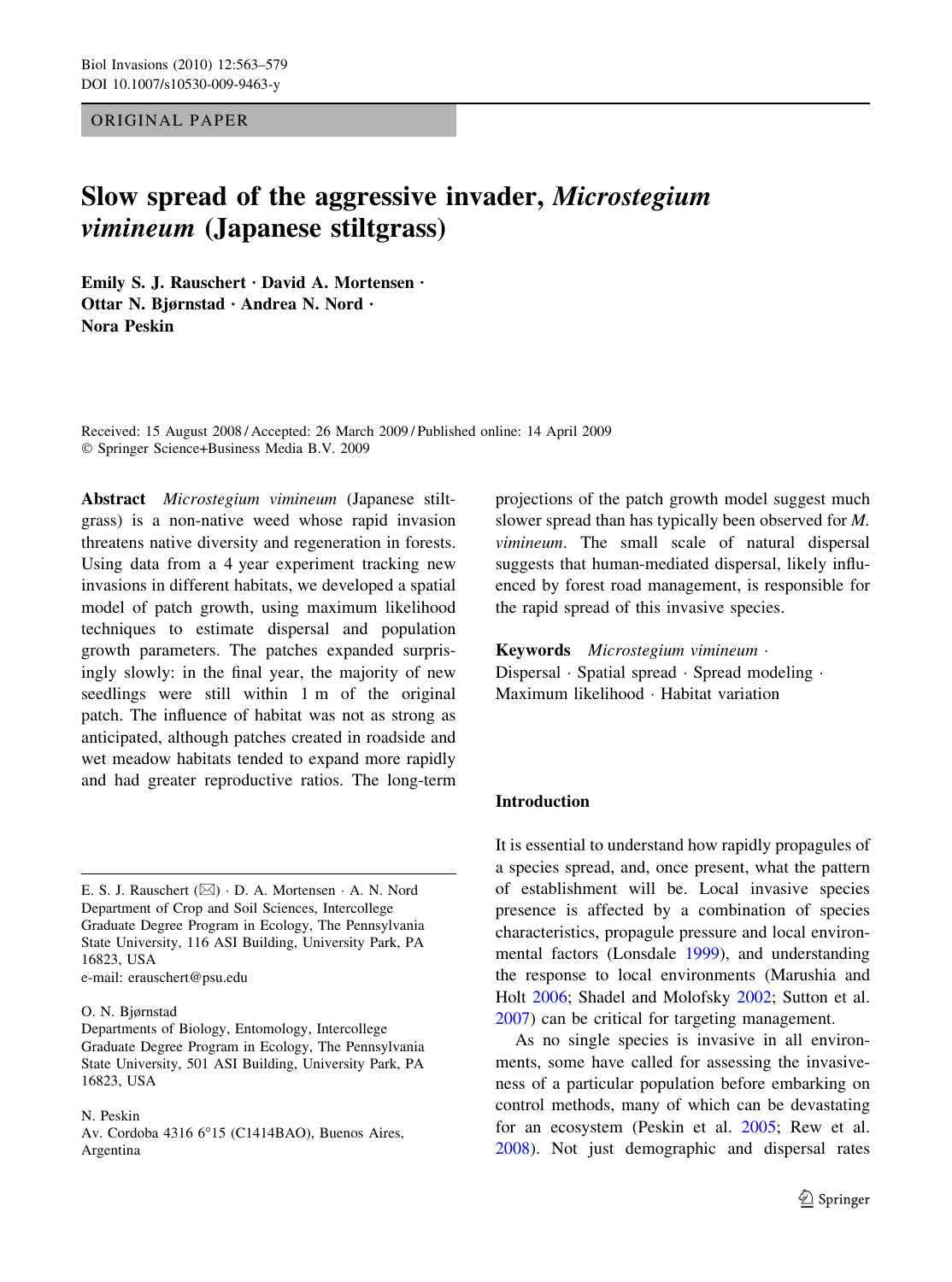themselves but their elasticities as well can vary in different environments; Buckley et al. ([2005\)](#page-14-0) found that Pinus nigra invasion was more sensitive in shrublands to the probability of establishment but in grazed habitats was most sensitive to the severity of grazing. Additional studies that link local demographics with spread will further inform the design and assessment of integrated management.

It is also clear that environments are not static. Biotic interactions such as deer herbivory, in combination with drought, can profoundly restructure the floristic composition of a site (Webster et al. [2008](#page-16-0)), while large fluxes in soil moisture can alter habitat suitability in ways that influence the likelihood a site is invaded (Davis and Pelsor [2001](#page-14-0)). Fluctuating resource theory predicts that communities become more invasible when the amount of unused resources increases (Davis et al. [2000\)](#page-14-0), leading to strong temporal variation in the potential of an environment to foster growth of an invasive species.

If environmental factors make some sites more susceptible to invasion, then it is important for managers to understand how seeds of invasives move within and between sites of varying suitability. Targeted management that either impacts spread rates or that actively manages the invasion front can result in successful area-wide pest suppression. For example, the USDA's preventative Slow the Spread project, which attempts to limit the spread of gypsy moth (Lymantria dispar), has reduced the rate of spread by over 50% in some areas and has been very cost-effective (Sharov et al. [2002\)](#page-15-0). While there is no similar national program for invasive plants, the Ecological Society of America recommends targeting spread rates as one of six major recommendations for invasive species policy (Lodge et al. [2006](#page-15-0)). Limiting spread may also be more cost-effective than eradication programs (Myers et al. [2000\)](#page-15-0). In this paper we apply maximum likelihood estimation to quantify spread rates of patches initiated in a range of sites. Our modeling approach identifies sites that support "spreader" populations potentially enhancing a managers' ability to identify sites that will support both establishment and spread of this troublesome invasive.

Microstegium vimineum (Trin.) A. Camus (Japanese stiltgrass) is an exotic species of growing concern in the US for both economic and ecological reasons (Tu [2000](#page-16-0)). It can form dense monocultures which negatively impact native species (Adams et al. [2006;](#page-14-0) Oswalt et al. [2007](#page-15-0)) and interfere with forest regeneration (Oswalt et al. [2004](#page-15-0)). In its invaded ranges, it is typically found on roadsides, riparian areas, floodplains, lawns, pastures, ditches and forest understories (Fairbrothers and Gray [1972](#page-14-0); Hunt and Zaremba [1992\)](#page-15-0). Although considered widespread throughout the eastern US (USDA-NRCS [2007\)](#page-16-0), many local areas remain uninvaded (Cole and Weltzin [2004\)](#page-14-0).

In order to study the dynamics of early invasions of M. vimineum, thirty patches were created in 2003 in several habitat types: intact and disturbed forest, unpaved forest roadside and wet meadow. Population densities were surveyed in a spatially explicit manner from 2004 to 2006. In order to quantify the natural spatial spread of M. vimineum, we develop spatially explicit models of the spatial expansion of the populations which we parameterize using maximum likelihood techniques. From the data, we estimate the dispersal properties of M. vimineum in the different environments, which allows us to understand the implications of these results for spread. We expected rapid spread under most circumstances, particularly in roadside and disturbed forest habitats. We then project the model forward over a period of 20 years to assess the influence of local dynamics and dispersal on spread over a longer period of time. Finally, we examine the interannual variation in the population dynamics in a given patch and discuss the implications for invasion success and potential management.

## Materials and methods

Study species: Microstegium vimineum

Japanese stiltgrass M. vimineum is an annual C4 grass native to Japan, China, India and Nepal (Tu [2000](#page-16-0)). It was first collected in the US in 1919 near Knoxville, Tennessee (Fairbrothers and Gray [1972\)](#page-14-0), and has since spread rapidly. Seed germination occurs in the spring and seed set in the fall (Tu [2000\)](#page-16-0), with between 10 and 1,000 seeds produced per individual (Virginia Department of Conservation and Recreation [2006\)](#page-16-0) and in a dense population seed production can range from 16,000 to 50,000 seeds/ $m<sup>2</sup>$  (Williams [1998\)](#page-16-0). Cleistogamous seeds are typically produced in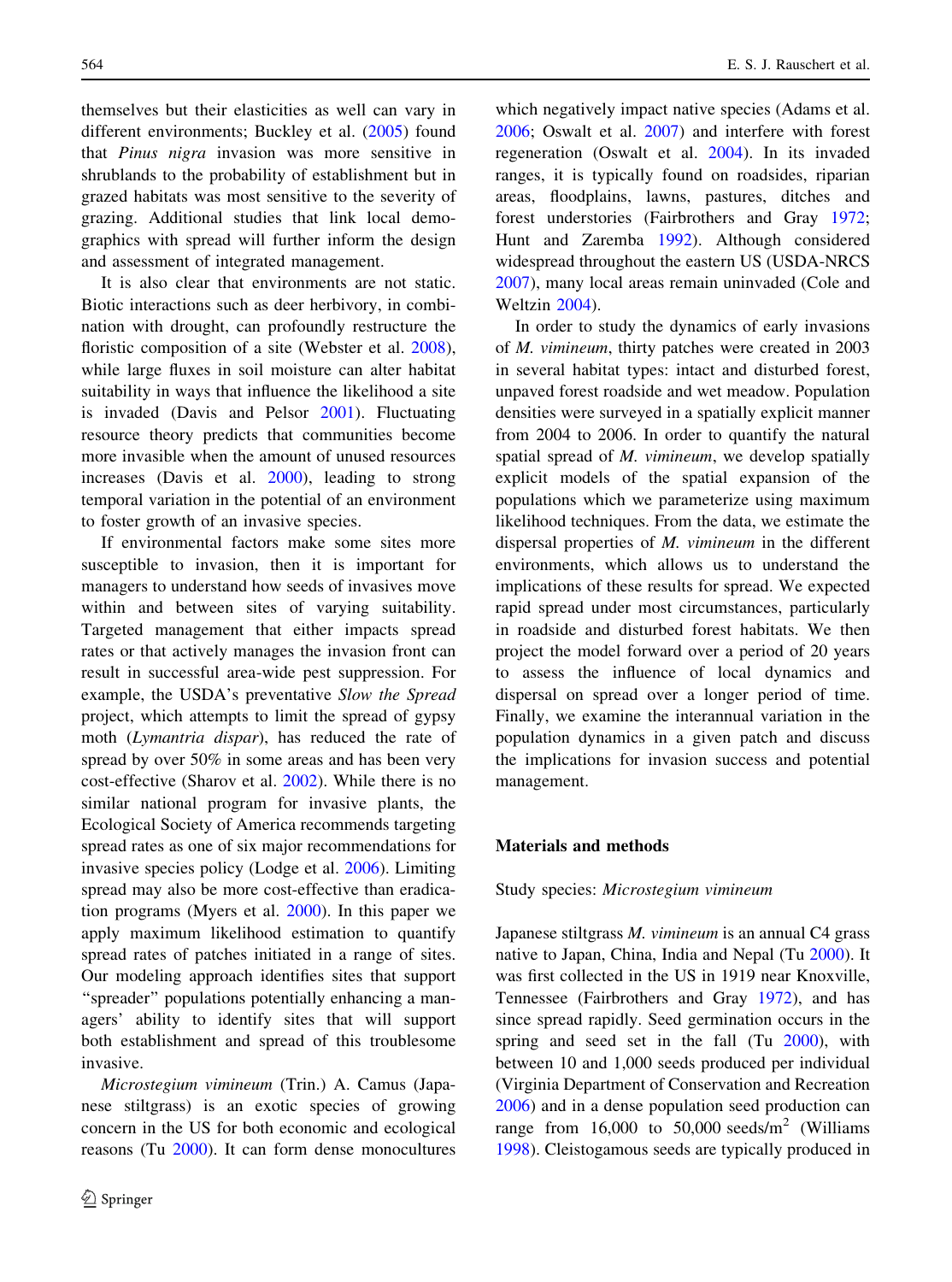the leaf axils whereas chasmogamous seeds are produced in the terminal raceme (Cheplick [2007](#page-14-0)); there is no evidence to suggest that dispersal distances would be markedly different or that this would have consequences for individual plant fitness. M. vimineum is generally gravity dispersed: it has no known adaptations for wind or animal dispersal, although the seeds are light (approximately 0.75 mg, Cheplick [2005\)](#page-14-0) and can be carried by water (Mehrhoff [2000](#page-15-0)). Areas that are frequently disturbed may experience higher spread rates (Marshall and Buckley [2008b\)](#page-15-0).

Microstegium vimineum has two important advantages compared to the native communities it invades. It is extremely shade tolerant with a surprisingly flat photosynthetic light response curve (Horton and Neufeld [1998](#page-14-0); Winter et al. [1982\)](#page-16-0) and is able to grow under light conditions as low as 2–8% full sun (Cheplick [2005\)](#page-14-0), making it very competitive under low light levels (Barden [1987\)](#page-14-0). Additionally, it is thought to be free of natural enemies in its invaded range; to date, there are no published accounts of granivory, herbivory or pathogens of M. vimineum (Cole and Weltzin [2005\)](#page-14-0) and we observed no visual evidence of herbivore damage or pathogen attack during the 4 years of this study.

Once established, M. vimineum produces near monocultures that displace native vegetation, interfere with forest regeneration, and may alter soil chemical properties (Hunt and Zaremba [1992](#page-15-0); Kourtev et al. [1998\)](#page-15-0). It is ranked as a Category One Invasive Species (the highest ranking) by the USDA Forest Service (Howard [2005\)](#page-14-0). Adams et al. ([2006\)](#page-14-0) found that, above a 10% cover threshold, M. vimineum was negatively related to relative percent native cover. Native woody species density decreases with increasing *M. vimineum* cover (Oswalt et al. [2007](#page-15-0)). M. vimineum has also been shown to alter soil characteristics such as pH (Ehrenfeld et al. [2001\)](#page-14-0) and microbial function and structure (Kourtev et al. [2002\)](#page-15-0), perhaps in ways that further facilitate its own invasion. Following disturbance of the upper canopy, M. vimineum biomass production had a strong negative relationship to mean red oak seedling height and had a significant negative impact on forest regeneration (Oswalt et al. [2004](#page-15-0)). The combined effect of M. vimineum and deer browsing can shift midstory canopy composition and negatively affect subcanopy bird abundance (Baiser et al. [2008](#page-14-0)).

#### Field methods

To investigate the establishment and subsequent spread of *M. vimineum* in different environments, thirty patches were created in the spring of 2003 in the forested ridge above the Russell E. Larson Agricultural Research Farm at Rock Springs, approximately 16 km southwest of University Park, PA (40.71161N, 77.93067W). This site did not contain any M. vimineum prior to the initiation of the experiment; the nearest known infestation was located approximately 5 km northeast of the study site (B. Jones and M. Booher, personal communication).

This site lies in the ridge-and-valley physiographic province, in the Appalachian Mountains of central Pennsylvania (USA). The intact forest plots are in a second-growth forest dominated by oak (Quercus spp.), hickory (*Carya* spp.), eastern hemlock (*Tsuga* canadensis), and white pine (Pinus strobus). Species composition in the disturbed forest plots is similar, but selective logging, as well as disturbances associated with the creation of a nearby irrigation pond, occurred on the site 15–20 years prior to the experiment. In contrast, the intact forest has not been logged in the past 80–100 years. The wet meadow plots lie in an open wet meadow dominated by sedges (Carex spp.) and goldenrods (Solidago spp.). The soil underlying the intact forest plots is Laidig extremely stony loam, derived from sandstone and siltstone colluvium; disturbed forest and wet meadow plots are Andover very stony loams formed from sandstone, siltstone and shale colluvium; and roadside plots are on Murrill very stony silt loam derived from sandstone colluvium and limestone residuum (Braker [1981\)](#page-14-0). The rainfall experienced in this area varied from year to year: precipitation during the growing season (April–September) was 862 mm in 2003, 937 mm in 2004, 251 mm in 2005, and 440 mm in 2006 (The Pennsylvania State Climatologist [2007](#page-16-0); The Pennsylvania State University Automated Weather Observation System [2007](#page-16-0)).

Initially, each patch consisted of two adjacent  $1 \times 1$  m squares. Prior to planting, one square was lightly disturbed by raking the leaf litter while the other square was left undisturbed; since the differences created by this mild disturbance were ephemeral and did not lead to persistent differences in seedling establishment, disturbed and undisturbed areas were grouped together for this analysis. Seeds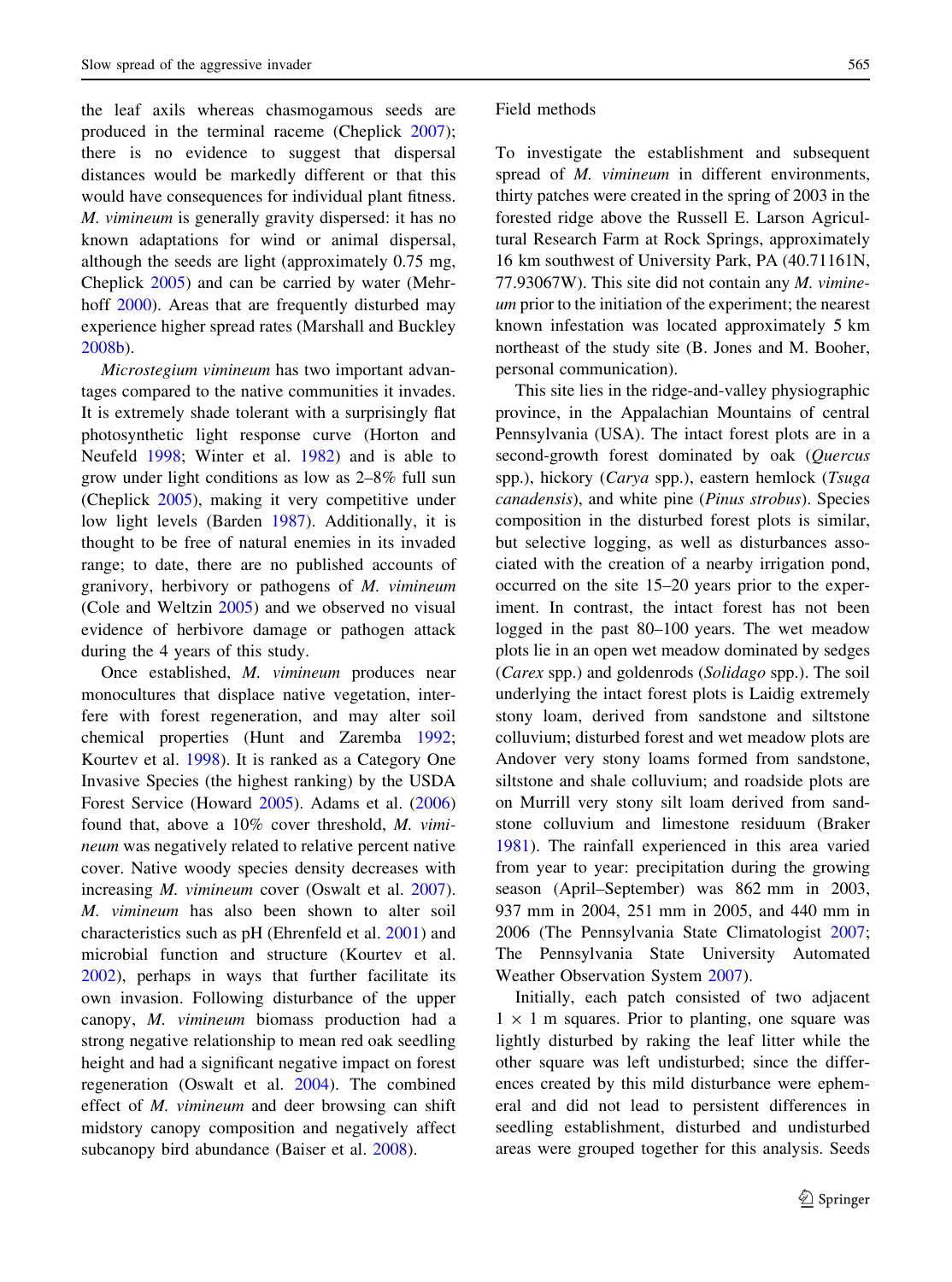were collected from Rothrock State Forest, approximately 25 km northeast of Rock Springs. Three hundred M. vimineum seeds were sown evenly in each square, a total of six hundred seeds in a  $1 \times 2$  m space, referred to from here on as a patch. This number of seeds was chosen to represent the approximate seed production of a few smaller individuals establishing in a new area (Peskin [2005\)](#page-15-0). Five patches were created in each of six habitat types: disturbed forest with and without understory (DF), intact forest with and without understory (IF), wet meadow (W) and roadside areas (RS; Fig. 1). These six habitat types were reduced to four during the course of the experiment. The intact forest areas chosen to be with and without understory in 2003 were not appreciably different in terms of understory vegetation composition and cover in subsequent years; thus we grouped them together. The disturbed plots with understory were completely overgrown by Rosa multiflora early in the experiment, so no data were collected there in 2005 or 2006. At the termination of the experiment, no M. vimineum was found in those areas. The distribution of these habitats in the landscape did not permit blocking; the patches in a given habitat type are all located proximate to each other (Fig. 1).



Fig. 1 Map of experimental plots. 30 patches were created in 2003 in four different habitats: intact forest, disturbed forest, wetland and roadside areas. The distribution of potential habitats in the landscape did not permit blocking

Spring seedling germination counts were taken each year in late May or early June. In 2003, the total number of seedlings in the undisturbed and disturbed areas was quantified. Beginning in 2004, more detailed spatial data were taken using a quadrat divided into a grid of  $20 \times 20$  cm cells laid over each patch. By the summer of 2004, some of the populations had expanded beyond the initial planting area, and the quadrat was also placed outside the initial patch area to record patch expansion. The entire area surrounding each patch (approximately 10 m in each direction) was carefully searched for seedlings. The initial patch area (1  $\times$  2 m) consisted of 50 cells; after patch expansion, up to 1,247 cells were observed.

A suite of environmental variables were measured in each plot. Soil samples collected in 2004 and 2006 were analyzed for pH, organic matter, ammonium-N, nitrate-N, P, K, Ca, and Mg. Soil moisture was measured with an Apogee Quantum Meter LQS 50- 3 M soil moisture probe (Apogee Instruments Inc., Roseville, CA) once in the summer of 2006, for the purpose of plot comparisons and not to describe changes through time. Percent cover of all other plant species present in the plots was recorded in 2004 and 2006. Canopy openness was measured in 2003, 2004, and 2005 by analyzing digital photographs taken straight up from the plots with a digital camera (SONY DSC-P8 MPEG Movie VX, focal length 39–117 mm). Canopy cover images were then analyzed with Photoshop CS3 software (version 10.0.1, Adobe Systems Inc., San Jose, CA 2007) to determine percent of view filled by tree canopy. Point measurements of photosynthetically active radiation (PAR) were measured in each plot using a LI-191 Line Quantum Sensor (LI-COR Biosciences, Lincoln, Nebraska). The relationship between seed production, seedling counts and habitat variables is the focus of a companion paper (A. N. Nord et al. in preparation). Following the 2006 seedling count, all patches were terminated by applying sethoxydim, a selective postemergence grass herbicide (Peskin et al. [2005](#page-15-0)), to begin the multi-year task of eradicating M. vimineum at the study site.

### Modeling approach

The modeling approach consisted of a three-step process. We developed a spatially-explicit population model to project the distribution of individuals the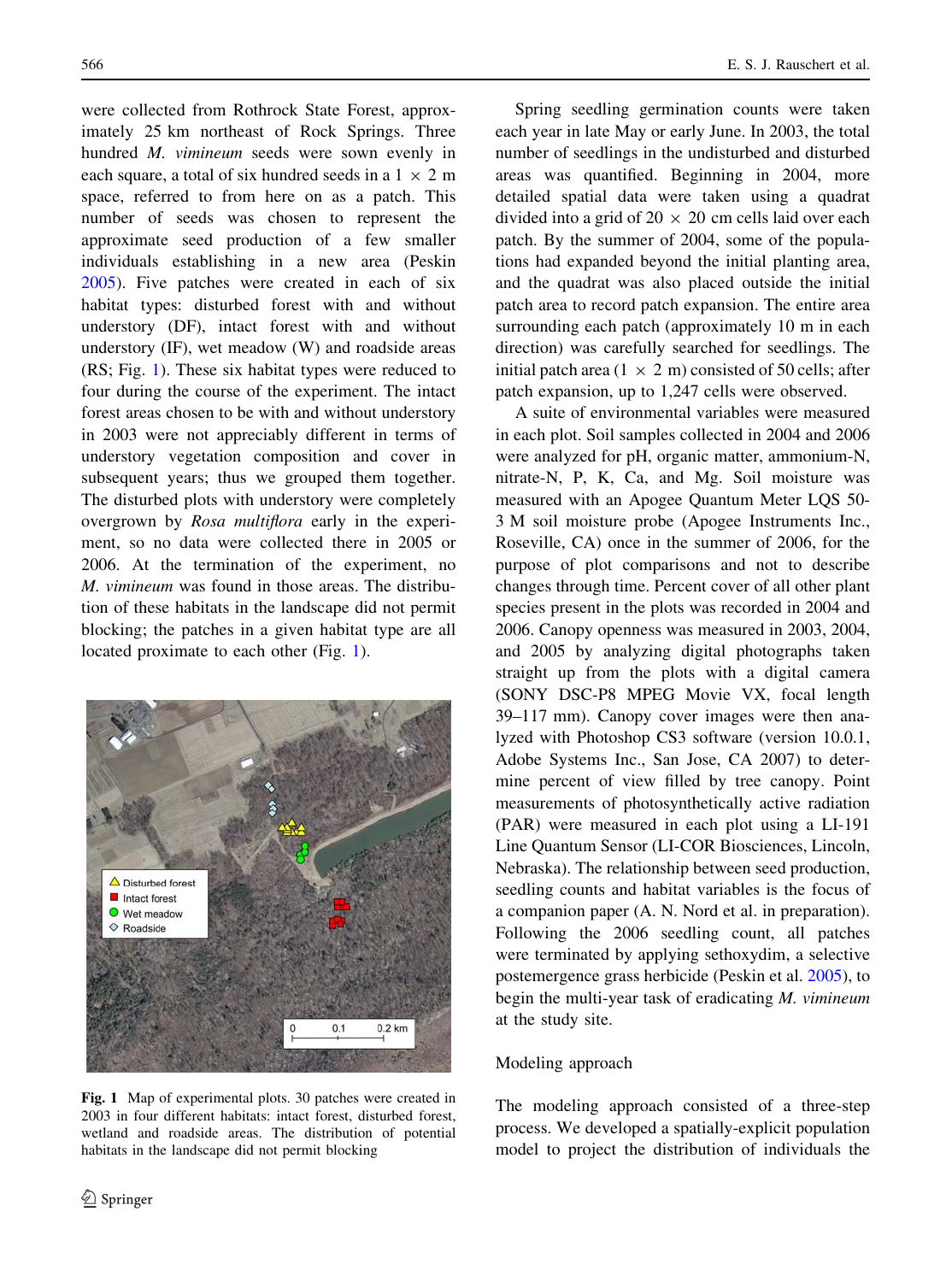next year given the current distribution of individuals. This model was first run using initial values for all model parameters. Using the data from the next year, we compared what we had predicted with what was actually observed. We calculated the likelihood of observing the next year's distribution, given the current model and parameters. Optimization algorithms were used to iteratively conduct this process and find the optimal value for the parameters which maximized the likelihood of observing the data given the model.

#### Spatial model

A spatially-explicit population model was developed following Ribbens et al. ([1994\)](#page-15-0) and Humston et al. [\(2005](#page-15-0)). This model uses the observed, spatiallyexplicit seedling count in one year to predict the seedling counts in the next year. The number of  $M.$  vimineum seedlings in a cell  $i$  in year  $t$  is denoted by  $N_{i,t}$ . The number of seedlings predicted in a cell i depends on the distribution of seedlings in the previous year, the dispersal kernel  $(K)$ , and the geometric rate of increase for that year (for annual plants reproducing once a year, this is also equivalent to the reproductive ratio):

$$
\lambda_{i,t} = \sum_{j=1}^{J} RN_{j,t-1}K(\rho_{i,j})
$$
\n(1)

where  $\lambda$  is the expected number of M. vimineum seedlings in cell *i* at time *t* for *J* cells observed (up to 1,247) in a patch,  $\rho$  is the distance between two cells i and  $j$ , and  $R$  is the reproductive ratio.

We assumed simple diffusion, thus the dispersal kernel  $(K)$  was taken to have a Gaussian form (Okubo [1980\)](#page-15-0), in which the number of seedlings dispersed to a location decays with the distance from the parental plant according to

$$
K(\rho) = \frac{\exp(-\rho^2/D^2)}{c} \tag{2}
$$

where  $D$  is the diffusion coefficient and  $c$  is a normalizing constant.

This model does not explicitly incorporate a seedbank due to co-linearity of parameters, as no explicit data were available on the seedbank. M. vimineum has a generally short-lived seedbank (3–5 years; Barden

[1987](#page-14-0) estimated in North Carolina), and data from previous experiments indicate that in this area seedbank persistence is very low (D. A. Mortensen, unpublished data), perhaps due to the colder climate in Pennsylvania. Ongoing seedbank studies also indicate that germination rates can be extremely high, leaving only a very small proportion of seeds in the seedbank (A. N. Nord, unpublished data).

Maximum likelihood calculation and optimization

We examined the transitions in population sizes in the patches from 2003 to 2006. The reproductive ratios  $(R_{2004}-R_{2006})$  and diffusion coefficients (D) were estimated from the seedling count data using maximum likelihood techniques to compare the predicted and observed numbers of seedlings in each cell in the following year (Table [1\)](#page-5-0). Due to significantly inflated variances, which occurs commonly in ecological data (Bolker [2008](#page-14-0)), we used negative binomial rather than Poisson distributions when calculating the likelihood of observing the data. Thus we assumed that

$$
N_{i,t} \sim \text{negative binomial } (\lambda_{i,t}, \theta) \tag{3}
$$

where  $\theta$  is the negative binomial dispersion parameter, which indicates the degree of overdispersion in the data. We estimated  $\theta$  from the data using the method of moments (Venables and Ripley [2002\)](#page-16-0).

Additionally, there was considerable zero inflation, a common problem in ecological data (Martin et al. [2005\)](#page-15-0). The term zero inflation refers to the presence of more zeros than can be well fitted to standard statistical distributions (Heilbron [1994\)](#page-14-0), whether from true zeros or sampling error. It is important to consider the source of excess zeros, in our case, true zeros, in order to choose the correct modeling approach. As suggested by Martin et al. [\(2005\)](#page-15-0), we used the zero-inflated negative binomial probabilities, as implemented by Bolker [\(2008](#page-14-0)). This involved the estimation of a fifth parameter, z, the zero-inflation probability. Thus our zero-inflated distribution, with an underlying negative binomial probability distribution can be formulated as:

Probability 
$$
(N_{i,t} = 0) = z + (1 - z)
$$
  
× negative binomial $(\lambda_{i,t}, \theta)$   
(4)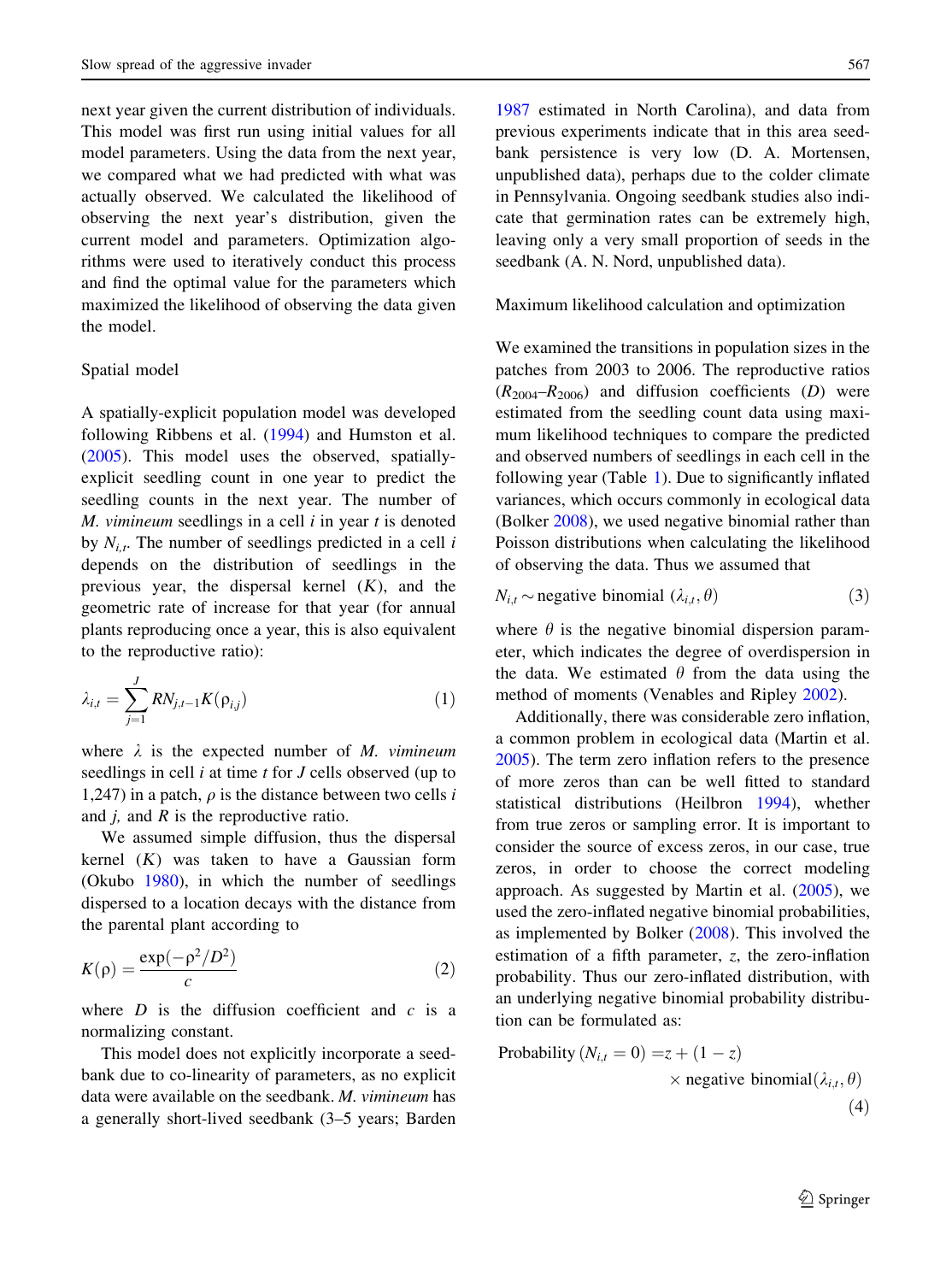<span id="page-5-0"></span>Table 1 Model parameters

| Symbol      | Parameter                            | Range                         |
|-------------|--------------------------------------|-------------------------------|
| D           | Gaussian diffusion coefficient       | Restricted to positive values |
| $R_{2004}$  | Reproductive ratio between 2003–2004 | Restricted to positive values |
| $R_{2005}$  | Reproductive ratio between 2004–2005 | Restricted to positive values |
| $R_{2006}$  | Reproductive ratio between 2005–2006 | Restricted to positive values |
| $Z_{\cdot}$ | Zero-inflation parameter             | $0 - 1$                       |

These parameters are estimated from the data using maximum likelihood techniques. A reproductive ratio of 1 indicates exact replacement; values higher than 1 indicate growing populations. The higher the zero inflation parameter is, the more zero-inflation is present

Probability 
$$
(N_{i,t} = 0) = (1 - z)
$$
  
× negative binomial  $(\lambda_{i,t}, \theta)$   
(5)

To accommodate the large amounts of interannual variation in population size observed, we calculated different reproductive ratios for each year; the diffusion coefficient and zero-inflation parameters were assumed to be constant throughout the experiment.

Several model parameters needed to be constrained; we chose to constrain parameters by first transforming them. The logit transformation was used to constrain  $z$  to between 0 and 1, and the log transformation was used to constrain reproductive ratios to be positive. It was not necessary to constrain D, the diffusion coefficient, since it is squared in the dispersal kernel calculation, ensuring positive values.

Standard errors were calculated numerically from the Hessian matrix, which contains the second partial derivatives of the likelihood surface with respect to the parameters; the diagonal elements of the inverse Hessian contain the estimated squared standard errors (Bolker [2008\)](#page-14-0). The calculations for some patches resulted in negative diagonal elements in the inverse Hessian matrix, which did not permit the calculation of standard errors.

The model was implemented in R, and optimal parameter values were located using the ''optim'' function (R Development Core Team [2008\)](#page-16-0). Two optimization algorithms, Nelder-Mead and simulated annealing, were used iteratively by running one algorithm then initiating the other algorithm at the optimal parameter values found by the first algorithm. The model with the lowest Akaike's information criterion (AIC) values was then selected, except in two cases where the Hessian matrix was singular in the model with the lowest AIC value.

#### Analysis of model results

To investigate whether dispersal and growth model parameters differed between habitat types, we performed a meta-analysis of the habitat parameters. We developed general linear models of the untransformed parameters, weighted by the variances in the parameters, to examine the effect of the habitat classifications. We excluded patches from this analysis for which we could not calculate standard errors, and one patch for which an extremely outlying value for the reproductive ratio from 2005 to 2006 was estimated, leaving a total of 21 plots in the analysis.

In addition to investigating the effect of habitat on the dispersal and reproductive parameters, we also examined the environmental variables measured in each plot. All of the environmental covariates were considered in a meta-analysis of the dispersal and reproductive parameters. Due to correlations in the environmental variables measuring the same parameter in different years, the potential response variables were divided into two groups: variables from the early portion of the experiment (2003 and 2004) and variables measured at the end of the experiment (2006). Additionally, the canopy openness and PAR readings were highly correlated (85%); thus only canopy openness was retained in the analyses. Best subsets regressions were run using the regsubset function in the leaps package of R (Lumley [2008](#page-15-0)). Corrected AIC values (AICc) were used for model comparison due to the small number of patches (Burnham and Anderson [2004](#page-14-0)). Models were fit with both sets of environmental variables, and the set with the better fit was selected for use.

To investigate the implications of the dispersal and reproductive parameters estimated from the data, we examined the model's projected future spatial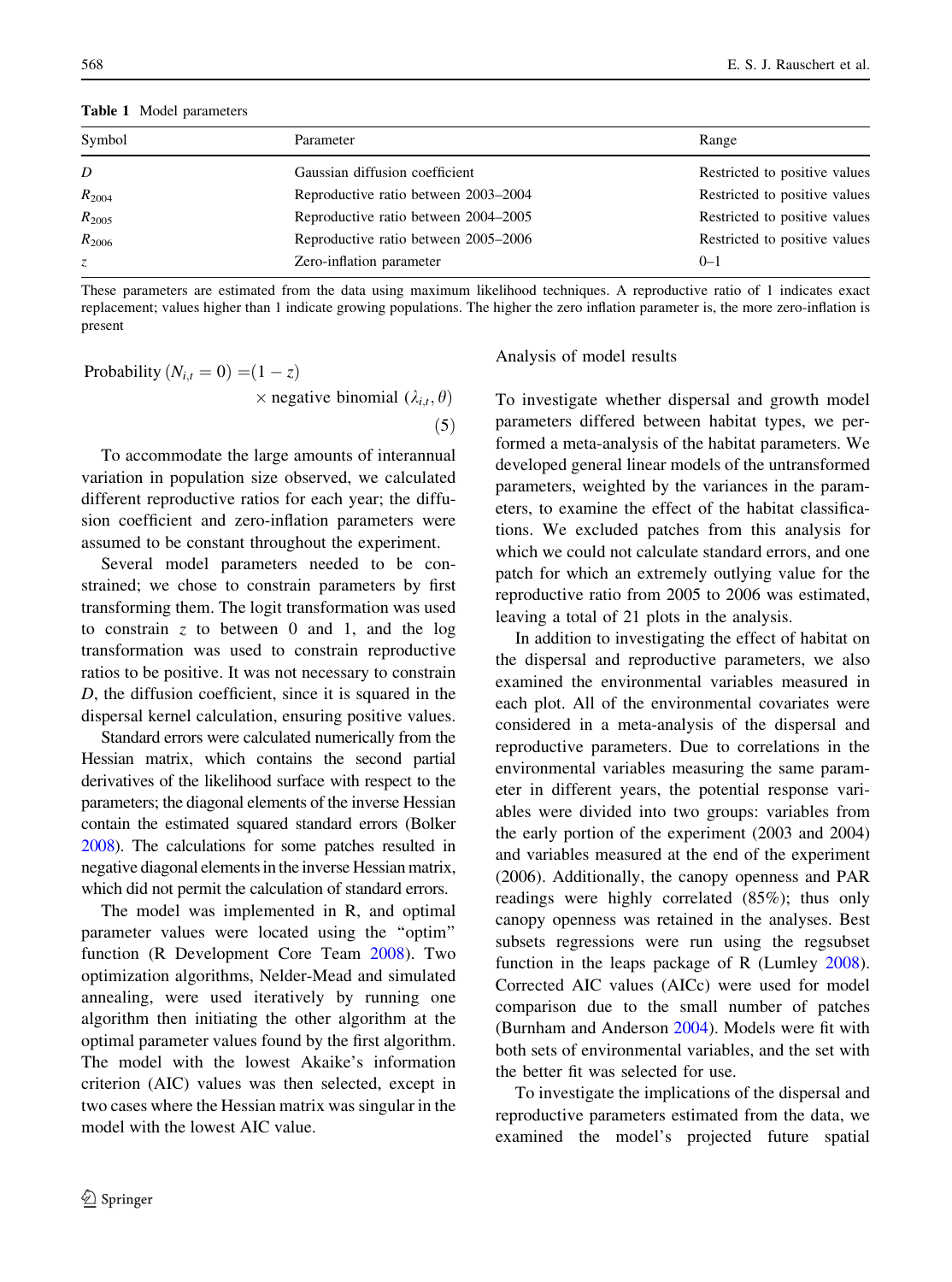expansion. Analytical solutions to this type of model exist (Androw et al. [1990](#page-14-0); Case [2000\)](#page-14-0), with a projected asymptotic annual increase in the radius of the infestation  $(i_{radius})$  described by:

$$
i_{\text{radius}} = 2\sqrt{rD'}\tag{6}
$$

where  $r$  is the instantaneous rate of population increase and  $D'$  is a dispersal parameter related to D according to

$$
D' = \frac{D}{4}.\tag{7}
$$

R, the reproductive ratios calculated, are related to r according to

$$
r = \ln(R) \tag{8}
$$

Thus in our case,

$$
i_{\text{radius}} = \sqrt{\ln(R)D} \tag{9}
$$

We projected the spatial model 20 years into the future, thereby approximating (liberally) the time this species has had to invade Rothrock State Forest in central Pennsylvania (foresters estimate less than 10 years from appearance to widespread invasion throughout the forest). We examined both the outlier patches as well as the mean of each habitat, and compare the extent of the invasion (the diameter) to the extent of the invaded ranges in Rothrock.

### Results

Microstegium vimineum was present in all plots in all years until the experiment was terminated in 2006, with the exception of those plots overgrown by R. multiflora (5 out of 30 patches). The numbers of seedlings per patch varied considerably among and within habitats (Table 2). Population trajectories varied considerably in time; Fig. [2](#page-7-0) shows sample trajectories in different habitats. Some patches appeared to be declining to extirpation after a few years (3 of 4 of those patches were found in intact forest sites) while other patches were relatively stable in population density and spatial extent. Several patches experienced explosions in population density and/or spatial extent (4 of 5 of those were located in roadside or wet meadow sites); other patches, particularly along roadsides, had satellite populations establish, for example in the middle of the road.

| Patch           | 2003 | 2004  | 2005  | 2006   |
|-----------------|------|-------|-------|--------|
| DF1             | 157  | 112   | 82    | 89     |
| DF <sub>2</sub> | 87   | 364   | 738   | 85     |
| DF3             | 192  | 209   | 562   | 34     |
| DF4             | 293  | 360   | 354   | 32     |
| DF <sub>5</sub> | 232  | 1,731 | 4,075 | 632    |
| IF1             | 244  | 500   | 749   | 375    |
| IF <sub>2</sub> | 285  | 481   | 765   | 477    |
| IF3             | 187  | 125   | 128   | 22     |
| IF4             | 259  | 158   | 133   | 31     |
| IF <sub>5</sub> | 225  | 258   | 628   | 439    |
| IF <sub>6</sub> | 194  | 202   | 243   | 154    |
| IF7             | 233  | 95    | 16    | 7      |
| IF8             | 202  | 256   | 339   | 674    |
| IF9             | 142  | 511   | 1,004 | 4,264  |
| IF10            | 177  | 35    | 46    | 72     |
| W1              | 209  | 435   | 1,062 | 436    |
| W <sub>2</sub>  | 165  | 198   | 241   | 45     |
| W <sub>3</sub>  | 195  | 137   | 256   | 464    |
| W <sub>4</sub>  | 196  | 345   | 1,590 | 3,949  |
| W <sub>5</sub>  | 79   | 7     | 112   | 2,964  |
| RS1             | 68   | 624   | 1,695 | 2,029  |
| RS <sub>2</sub> | 197  | 371   | 627   | 774    |
| RS3             | 144  | 313   | 1,176 | 742    |
| RS4             | 155  | 527   | 435   | 1,203  |
| RS <sub>5</sub> | 54   | 196   | 2,882 | 12,720 |
|                 |      |       |       |        |

Spring seedling counts in each patch were recorded each year. Note that in every habitat type there is at least one patch with rapid population growth

DF disturbed forest, IF intact forest, RS roadside, W wet meadow

Although in general, population counts were highest in the roadside and wet meadow habitats, large populations did establish in a few forested patches as well.

The model parameters estimated from the data are listed in Table [3.](#page-8-0) The diffusion coefficient, D, ranged from 0.18 to 1.86 m annually, with an average of 0.56 m, implying that most seeds fall within a meter of parent plants. In general, larger values of D were found in roadside and wet meadow patches. The reproductive ratio  $(R)$  from 2003 to 2004 ranged from 0.07 to 7.94, with an average of 1.42, indicating that most patches were increasing in population density.  $R_{2004-2005}$  ranged from 0.17 to 10.9, with an average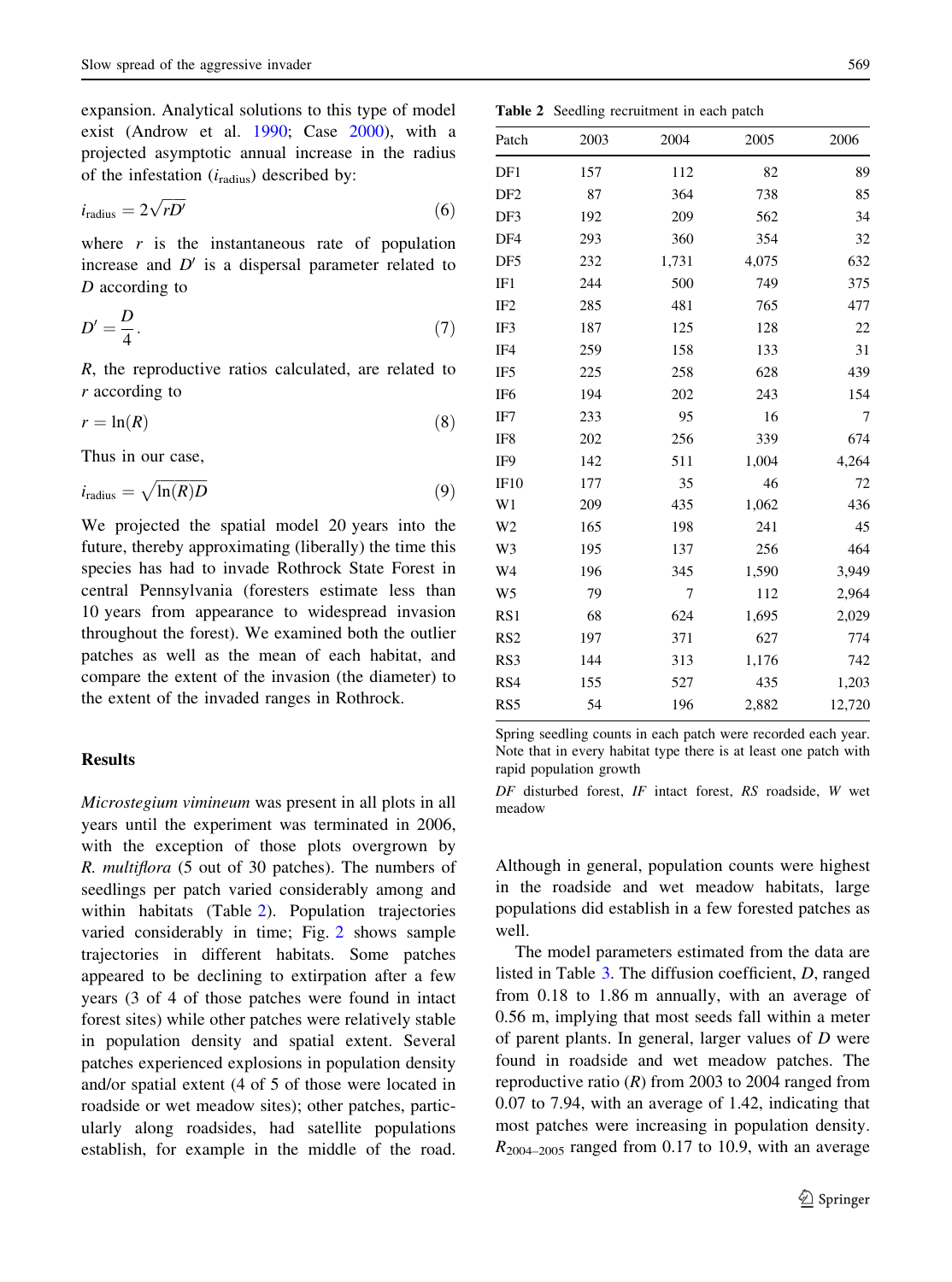<span id="page-7-0"></span>

Location (m)

Fig. 2 Sample trajectories of selected patches in different habitat types. The trajectories of four patches from 2003 to 2006 are shown *above*, where the number of seedlings in each  $20 \times 20$  cm cell are represented. The *leftmost boxes*, from 2003, show the initial plot area. Patches shown were selected to represent the diversity of outcomes in the experiment. The

of 2.30, indicating that in general, populations were growing at a faster rate than during 2003–2004.  $R_{2005-2006}$  ranged from 0.12 to 4,905; clearly the 4,905 is an outlier. The average reproductive ratio excluding that outlier was 3.21, again indicating slightly higher growth than in previous years.

disturbed forest patch shown actually decreased in both population size and spatial extent while the intact forest patch remained similar in extent and size. The wet meadow patch expanded greatly in size and extent, and the roadside patch led to the establishment of satellite populations in the middle of the road. All data shown in this figure are empirical

The degree of zero-inflation also varied among patches. The range varied from 0 to 0.61 with an average of 0.17. In many patches, the confidence interval spans the entire range of  $z$  (from 0 to 1), indicating a high level of uncertainty about  $\zeta$ . Due to negative values in the diagonal elements of the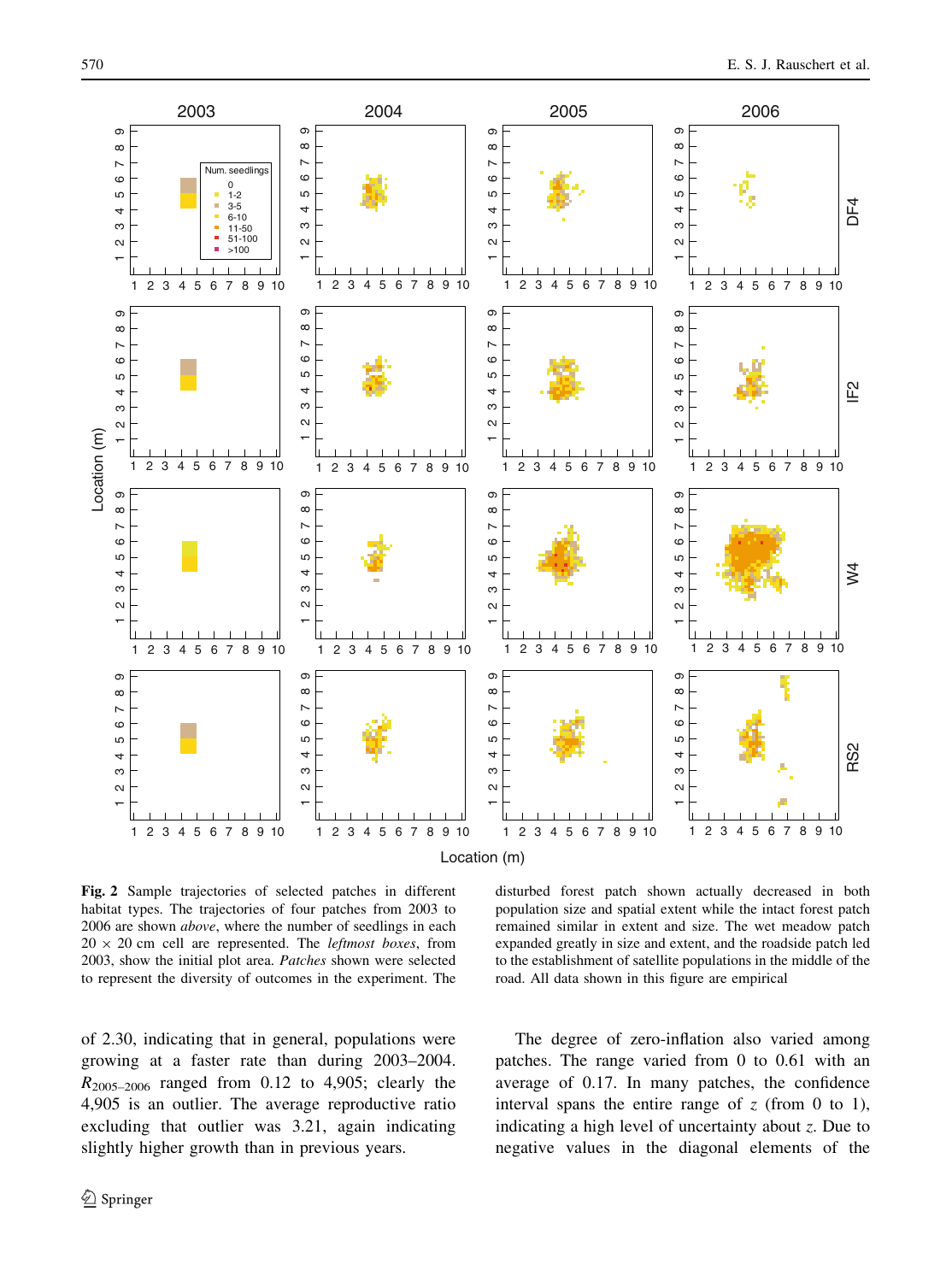<span id="page-8-0"></span>Table 3 Parameter results

| Patch           | D                   | $R_{2004}$          | $R_{2005}$             | $R_{2006}$          | Z.                  |
|-----------------|---------------------|---------------------|------------------------|---------------------|---------------------|
| DF1             | $0.47(0.45 - 0.48)$ | $0.96(0.87-1.07)$   | $2.09(1.65-2.65)$      | $3.39(2.98 - 3.85)$ | $0.61(0.58 - 0.65)$ |
| DF <sub>2</sub> | $0.27(0.27-0.28)$   | $2.39(2.15-2.66)$   | $0.58(0.54 - 0.62)$    | $0.12(0.1 - 0.13)$  | $0(0-1)$            |
| DF3             | $0.3(0.3-0.31)$     | $1.1(1.02 - 1.19)$  | $2.75(2.52 - 3.01)$    | $0.26(0.25-0.28)$   | $0.01(0-0.79)$      |
| DF <sub>4</sub> | $0.36(0.36-0.36)$   | $1.4(1.32 - 1.48)$  | $1.12(1.04-1.2)$       | $0.12(0.1 - 0.14)$  | $0.22(0.17-0.26)$   |
| DF <sub>5</sub> | $0.55(0.55-0.55)$   | $7.94(7.4 - 8.52)$  | $1.41(1.34 - 1.48)$    | $0.19(0.18-0.19)$   | $0.23(0.2-0.25)$    |
| IF1             | $0.36$ (NA)         | $4.63$ (NA)         | $1.3(1.27-1.33)$       | $0.55(0.52 - 0.58)$ | $0.11(0.08 - 0.16)$ |
| IF <sub>2</sub> | $0.34(0.34 - 0.34)$ | $0.43(0.4 - 0.47)$  | $0.77(0.73 - 0.82)$    | $0.58(0.54 - 0.63)$ | $0(0-1)$            |
| IF3             | $0.43(0.42 - 0.45)$ | $1.06(0.96 - 1.17)$ | $2.31(1.95-2.73)$      | $0.32(0.25 - 0.41)$ | $0.43(0.38 - 0.48)$ |
| IF4             | $0.28(0.28 - 0.29)$ | $0.6(0.55-0.66)$    | $2.41(2.22 - 2.62)$    | $0.63(0.59-0.68)$   | $0(0-1)$            |
| IF <sub>5</sub> | $0.61(0.59-0.63)$   | $0.35(0.32 - 0.38)$ | $4.14(3.32 - 5.15)$    | $0.33(0.31-0.36)$   | $0(0-1)$            |
| IF6             | $0.32(0.32 - 0.32)$ | $0.36(0.33 - 0.38)$ | $1.56(1.42 - 1.72)$    | $0.88(0.8-0.97)$    | $0.24(0.2-0.3)$     |
| IF7             | $0.18$ (NA)         | $0.53$ (NA)         | $0.17(0.13 - 0.22)$    | $0.44(0.3-0.64)$    | $0(0-1)$            |
| IF <sub>8</sub> | $0.33(0.33-0.33)$   | $1.5(1.4-1.6)$      | $1.69(1.56-1.84)$      | $0.47(0.43 - 0.51)$ | $0.16(0.12 - 0.21)$ |
| IF9             | $0.49(0.48 - 0.51)$ | $0.62(0.57-0.68)$   | $0.69(0.64 - 0.75)$    | $7.91(6.46-9.7)$    | $0(0-1)$            |
| IF10            | $0.46$ (NA)         | $0.39(0.31-0.5)$    | $1.6$ (NA)             | $2.22(1.92 - 2.58)$ | $0.61(0.56 - 0.67)$ |
| W1              | $0.62(0.61-0.63)$   | $3.18(3.02 - 3.35)$ | $1.02(0.95-1.1)$       | $0.63(0.57-0.7)$    | $0.35(0.32 - 0.38)$ |
| W <sub>2</sub>  | $0.49(0.48-0.5)$    | $1.87(1.73-2.02)$   | $2.1(1.85-2.39)$       | $0.42(0.35-0.5)$    | $0.51(0.47-0.56)$   |
| W <sub>3</sub>  | $0.49(0.47-0.5)$    | $1.12(1.01-1.23)$   | $4.76$ $(4.08 - 5.55)$ | $2.32(2.21 - 2.44)$ | $0.33(0.3 - 0.37)$  |
| W4              | $0.99(0.97-1.01)$   | $0.4(0.36 - 0.43)$  | $1.44(1.37-1.53)$      | $4.08(3.74 - 4.46)$ | $0(0-1)$            |
| W <sub>5</sub>  | $1.22(1.19-1.26)$   | $0.07(0.05 - 0.11)$ | $6.34(5.58-7.2)$       | $28.1(24.2 - 32.5)$ | $0(0-1)$            |
| RS1             | $0.59(0.57-0.6)$    | $3.19(2.96 - 3.43)$ | $0.64(0.6-0.69)$       | $1.35(1.12 - 1.62)$ | $0(0-1)$            |
| RS <sub>2</sub> | $0.95(0.94 - 0.96)$ | $0.47(0.44 - 0.51)$ | $1.06(0.95-1.18)$      | 4,905 (3,782-6,362) | $0(0-1)$            |
| RS3             | $1.86(1.81-1.91)$   | $0.98(0.87-1.09)$   | $5.94(5.04-7)$         | $0.82(0.73-0.92)$   | $0.25(0.15-0.38)$   |
| RS4             | $0.4(0.4 - 0.41)$   | $0.58(0.53 - 0.62)$ | $0.72(0.67-0.78)$      | $3.38(3.15 - 3.62)$ | $0(0-1)$            |
| RS5             | $0.96(0.93 - 0.98)$ | $0.81(0.72 - 0.91)$ | $10.9(10.1-11.7)$      | $15.4(13.9-17.0)$   | $0(0-1)$            |

The model parameter values listed; values in parenthesis are plus or minus a standard error. Due to transformation of dispersal and zero inflation parameters, the parameter value estimated is not necessarily in the midpoint of the plus or minus standard error range. Note that in several cases (i.e., patches IF1, IF7, and IF10), it was not possible to calculate standard errors due to negative values in the inverse Hessian matrix

inverse Hessian matrices, it was not always possible to calculate confidence intervals for parameters in all patches.

The variation in the parameters estimated by the model generally was not well explained by the habitat classifications (Table [4](#page-10-0); Fig. [3\)](#page-9-0). The boxplots indicate that while the roadside had the highest mean value for the diffusion coefficient, it also had the largest amount of variation. The model for the diffusion coefficient did not indicate that any of the other habitats were significantly different from the disturbed forest habitat, although there was a tendency for the wet meadow habitats to have higher values of D. The reproductive ratios from 2003 to 2004 were significantly lower in the intact forest than in the disturbed forests. It appeared that in 2005– 2006, the highest reproductive ratios were seen in the roadsides, followed by wet meadow, then intact forest and finally by disturbed forest habitats. It seems that there may be less zero-inflation in the roadside patches.

The dispersal parameter tended to be smaller in environments with more graminoids and more canopy cover (Table [5\)](#page-11-0). Reproductive parameters were negatively related to soil moisture  $(R_{2003-2004}$  and  $R_{2004-2005}$  and canopy cover  $(R_{2004-2005}$  and  $R_{2005-2006}$ ). Soil nutrients (ammonium, phosphorus and calcium) were generally positively related to reproductive ratios. Higher soil pH was associated with higher reproductive ratios for 2005–2006.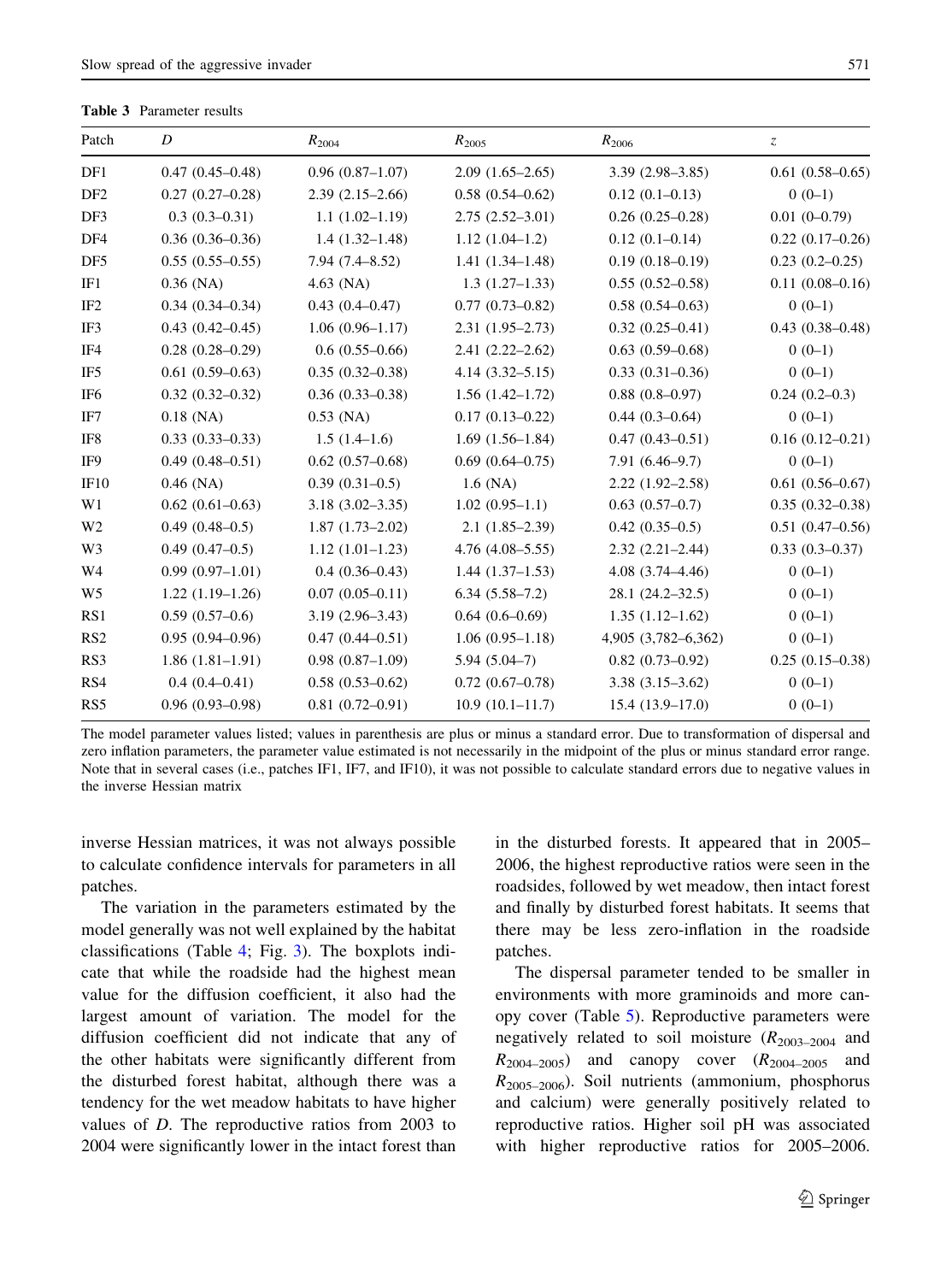<span id="page-9-0"></span>Fig. 3 Model parameter results by habitat type. The model parameters estimated from the data were analyzed by habitat type. Box and whisker plot are shown for the dispersal and reproductive ratio parameters, clearly showing the variation within the habitat types. The roadside and wetland habitats had particularly large variation in parameter estimates for the different patches. Patches IF1, IF7, IF10 and RS2 were excluded from this analysis



Vegetative cover was positively related to  $R_{2004-2005}$ but slightly negatively related to  $R_{2005-2006}$ . In all cases, the best fitting models were using measurements taken earlier in the experiment.

The model performed well for most patches which expanded uniformly. Figure [4](#page-12-0) shows model projections and actual observed values for several selected patches. The correlation between the model projection for a cell and the observed seedling count in the subsequent year was on average 0.63 in 2004 (range 0.16–0.87 for the patches), 0.63 in 2005 (range 0.15– 0.84) and 0.57 in 2006 (range 0.08–0.77). The lower panels of Fig. [4](#page-12-0) show instances where this type of model is not able to adequately describe the dynamics of the population. For example, in patches W5 and RS2, the expansion was not uniform in space. Patch W5 expanded anisotropically, and patch RS2 led to the establishment of two satellite populations. In both cases, the model likely overestimated the diffusion coefficient and possibly the reproductive ratio in

 $\circled{2}$  Springer

order to accommodate the observed, non-diffusive expansion.

The projections of the model using parameters estimated for the patches predict very slow invasion. Even in the worst outlier patch (dispersal parameter of 1.86 and reproductive ratio of 4,909), the diameter of the invaded area is a modest 159 m. On average, after twenty years, we would expect the diameter of an invasion in a disturbed forest to be 18 m, an intact forest to be 14 m, a wetland area to be 41 m and a roadside to be 94 m. For comparison, the extent of the Rothrock invasion after 10 years encompasses a rectangular forest area that is approximately 45 km long and between 2.5 and 17 km wide.

## **Discussion**

This 4 year experiment of invasion in different habitats shows many of the challenges of dealing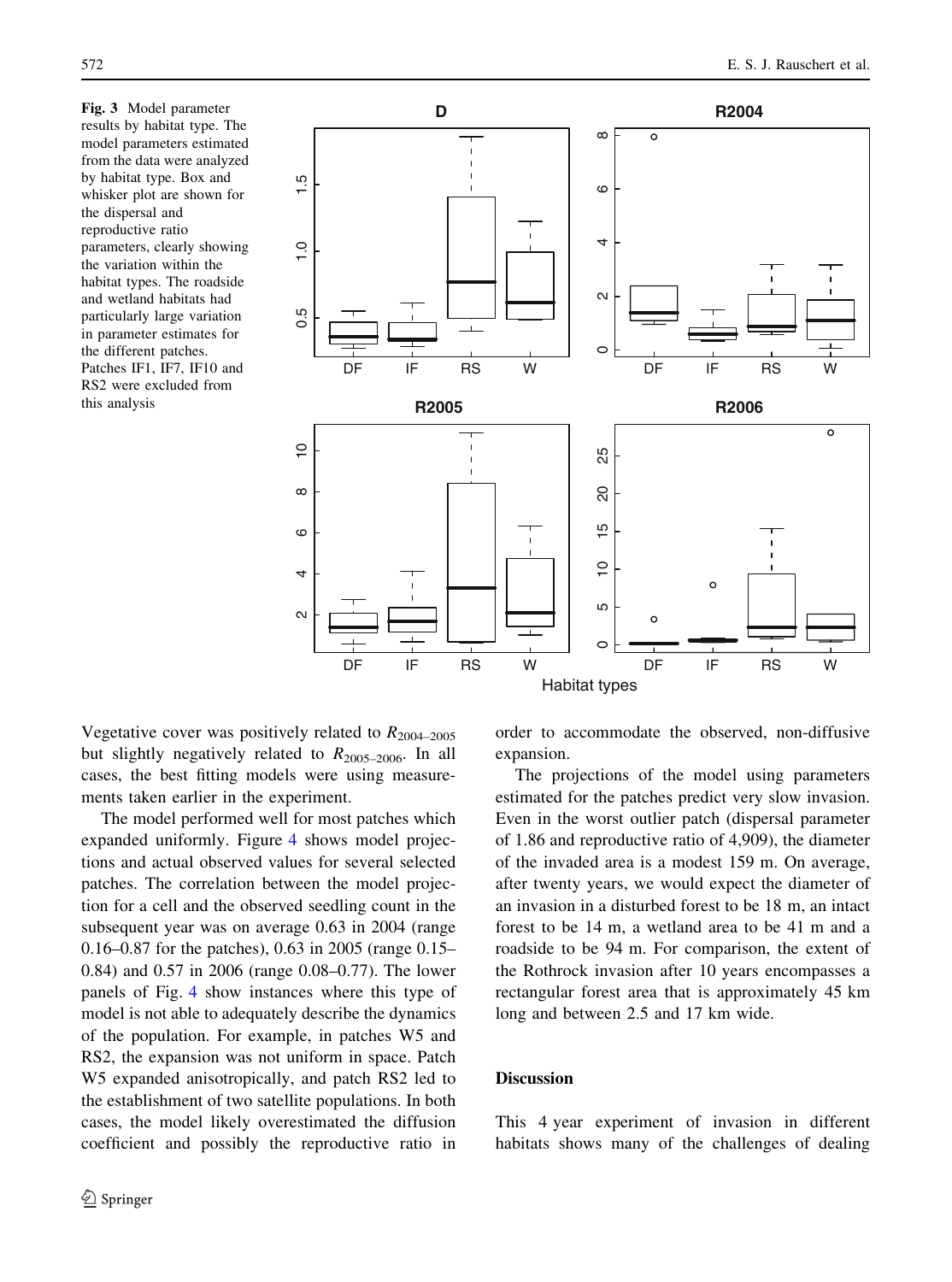| Parameter               | Habitat       | Estimate $P$ value |           |
|-------------------------|---------------|--------------------|-----------|
| D                       | (Intercept)   | 0.38               |           |
| (model $P$ value: 0.13) | Intact forest | $-0.056$ 0.20      |           |
|                         | Roadside      | 0.055              | 0.52      |
|                         | Wet<br>meadow | 0.23               | 0.11      |
| $R_{2004}$              | (Intercept)   | 0.83               |           |
| (model $P$ value: 0.03) | Intact forest | $-1.14$            | $0.00**$  |
|                         | Roadside      | $-1.29$            | $0.08***$ |
|                         | Wet<br>meadow | $-0.37$            | 0.75      |
| $R_{2005}$              | (Intercept)   | 0.19               |           |
| (model $P$ value: 0.35) | Intact forest | 0.25               | 0.27      |
|                         | Roadside      | $-0.43$            | 0.32      |
|                         | Wet<br>meadow | 0.41               | 0.57      |
| $R_{2006}$              | (Intercept)   | $-1.9$             |           |
| (model $P$ value:       | Intact forest | 1.4                | $0.00**$  |
| $0.0000010**$           | Roadside      | 3.1                | $0.00**$  |
|                         | Wet<br>meadow | 1.8                | $0.02*$   |
| Z.                      | (Intercept)   | $-4.3$             |           |
| (model $P$ value: 0.38) | Intact forest | $-2.1$             | 0.51      |
|                         | Roadside      | $-11$              | $0.10***$ |
|                         | Wet<br>meadow | 2.5                | 0.91      |

<span id="page-10-0"></span>Table 4 Meta-analysis of model parameters and habitat classifications

The results of the analysis of parameters by habitat are described. Note that all habitats are compared to the disturbed forest habitat. Patches IF1, IF7 and IF10 were excluded from the analysis due to a lack of standard errors (leaving 7/10 intact forest patches in the analysis), and patch RS2 was excluded because the estimate for  $R_{2006}$  is an outlier (leaving 4/5 roadside patches in the analysis)

\* Significance of  $P \leq 0.05$ 

- \*\* Significance of  $P \le 0.01$
- \*\*\* Marginal significance ( $P \le 0.10$ )

with invasive species. Through modeling of the spread of M. vimineum, we were able to see how variable spread can be, even within a habitat type. Population trajectories changed in many cases, making it difficult to draw conclusions about the threat of a population at any given point in time. Finally, the slow dispersal rates observed make it clear that factors other than natural dispersal are critical in the spread of this species.

One of the most intriguing results of this analysis was how limited natural dispersal was in the patches. Approximately 67% of seeds land within one dispersion coefficient  $(D)$  of a parent plant, and 95% of seeds land within  $2 \times D$ . While different patches had different estimates of  $D$ , the range was rather small the largest estimate of  $D$  was 1.86 m, which implies that even in the fastest spreading patches, 95% of seeds were deposited within 3.7 m of parental plants. This is in agreement with Huebner's ([2007\)](#page-14-0) study involving seed traps to quantify  $M$ . *vimineum* movement, which did not find any seeds beyond 1.5 m. These dispersal distances are very modest for a species that is known to rapidly invade large areas. For the invasive grass Molina caerulea, Jacquemyn et al. [\(2005](#page-15-0)) report an invasion speed ranging from 0.2291 to 0.8502 m/year.

While the apparent short seed dispersal is perhaps not surprising for a mainly gravity-dispersed species, it is in stark contrast to larger-scale spread rates that have been observed. For example, state foresters at Rothrock State Forest in Pennsylvania indicate M. vimineum was first documented in these forest tracts in the mid 1990's (Doug Alm, personal communication); however, it is now widely distributed throughout the forest. This implies that it moves a few kilometers per year, not a few meters per year. Even in the most vigorously growing patches, the diameter of the infestation expected after 20 years is still more than an order of magnitude too small to account for the observed large-scale infestation. Interestingly, a similar discordance between the natural dispersal kernel and the invasion speed has been documented in the large-scale spread of the gypsy moth across the US (Liebhold et al. [1992\)](#page-15-0), testifying to the importance of anthropogenic vectoring.

This experiment was designed to examine whether differences in habitat led to different invasion trajectories. It seems the highly stochastic nature of M. vimineum invasions and the small-scale variation within habitats overwhelmed any strong habitat effects. In each habitat, there were some populations which grew rapidly and some which grew slowly or even shrunk. Only two of the reproductive ratios showed significant differences among habitats. It seems likely that the environmental variables which are important for M. vimineum success are not necessarily well correlated with our habitat classifications. One important difference that we did observe is that the roadside habitat was the only habitat which led to the establishment of successful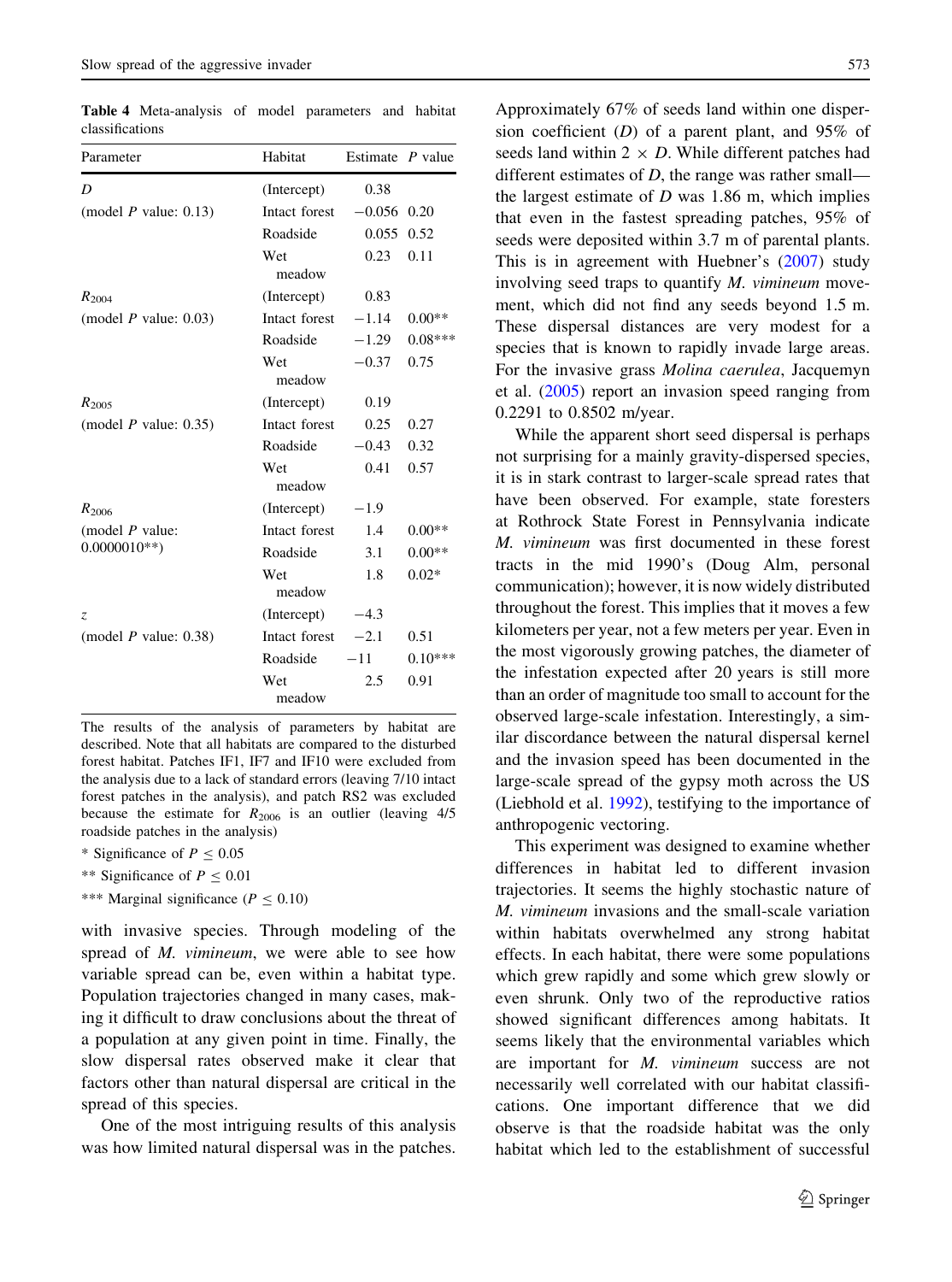<span id="page-11-0"></span>

| Parameter                              | Habitat          | Estimate  | $P$ value |
|----------------------------------------|------------------|-----------|-----------|
| D                                      | (Intercept)      |           |           |
| (model <i>P</i> value: $0.0085**$ )    | Graminoid cover  | $-0.0040$ | $0.05*$   |
|                                        | Canopy cover     | $-0.0043$ | $0.00**$  |
| $R_{2004}$                             | (Intercept)      | 1.86      |           |
| (model <i>P</i> value: $0.05^*$ )      | Soil moisture    | $-8.09$   | $0.09***$ |
|                                        | Vegetative cover | 0.037     | $0.02*$   |
| $R_{2005}$                             | (Intercept)      | 5.00      |           |
| (model <i>P</i> value: $0.0000035**$ ) | Soil moisture    | $-0.22$   | $0.00**$  |
|                                        | Canopy cover     | $-.056$   | $0.00**$  |
|                                        | Soil ammonium    | 0.24      | $0.00**$  |
|                                        | Soil phosphorus  | 0.029     | $0.05*$   |
|                                        | Soil calcium     | 0.0012    | $0.00**$  |
| $R_{2006}$                             | (Intercept)      | $-18.5$   |           |
| (model <i>P</i> value: $0.000013**$ )  | Canopy cover     | $-0.082$  | $0.00**$  |
|                                        | Vegetative cover | $-0.12$   | $0.00**$  |
|                                        | Soil ammonium    | 0.26      | $0.00**$  |
|                                        | Soil pH          | 6.5       | $0.00**$  |

The results of the analysis of parameters by environmental covariates are described. Patches IF1, IF7 and IF10 were again excluded from the analysis due to a lack of standard errors (leaving 7/10 intact forest patches in the analysis), and patch RS2 was excluded because the estimate for  $R_{2006}$  is an outlier (leaving 4/5 roadside patches in the analysis)

\* Significance of  $P \le 0.05$ 

\*\* Significance of  $P \le 0.01$ 

\*\*\* Marginal significance ( $P \le 0.10$ )

satellite populations, in two of five patches. Such stratified diffusion is thought to explain the spread of invasive goldenrods in Europe (Weber [1998\)](#page-16-0) as well as gypsy moth and other insect pest invasions (Liebhold et al. [1992;](#page-15-0) Petit et al. [2008\)](#page-15-0). We would conclude that M. vimineum can be a problem in any habitat, although not every patch is necessarily problematic. Managers thus must consider that any habitat has the potential to foster rapid growth of this species.

Microstegium vimineum would be a much less harmful invasive species if it only spread through its own natural dispersal, as demonstrated here. It does appear that the potential for spread is greatest along roadsides, as the largest diffusion coefficients were observed in this habitat. M. vimineum has been shown to be associated with roads (Christen and Matlack [2009;](#page-14-0) Mortensen et al. [2009](#page-15-0); Peskin [2005\)](#page-15-0). An association between proximity to roads and occurrence of invasive plants in general has been noted in the literature (Maheu-Giroux and de Blois [2007](#page-15-0); Parendes and Jones [2000](#page-15-0); Trombulak and Frissell [2000\)](#page-16-0); however, few of these studies have explicitly studied the

unpaved roads common in forested areas (but see Watkins et al. [2003](#page-16-0)). Certainly roads are important in facilitating invasion by serving as corridors for dispersal as well as creating suitable habitat (Parendes and Jones [2000;](#page-15-0) Trombulak and Frissell [2000;](#page-16-0) Watkins et al. [2003\)](#page-16-0). We have observed road maintenance equipment, such as road grading on unpaved roads, to be a likely mechanism for road-mediated spread. Water movement is also likely an important vector of spread, as seeds can be carried by water (Mehrhoff [2000\)](#page-15-0). Previous work documented high abundances of M. vimineum at the outflow of culverts that undercut the forest roads (Jones and Mortensen [2004](#page-15-0)), a likely mechanism of movement into the forest interior. It is essential for managers to incorporate the effects of roads and road maintenance when managing invasive plant problems (Mortensen et al. [2009\)](#page-15-0).

The variation in the dispersal and reproductive parameters did not seem to be driven by one particular environmental variable (Table 5). Rather, conditions generally favorable for plants, such as higher nutrient availability and more light (from less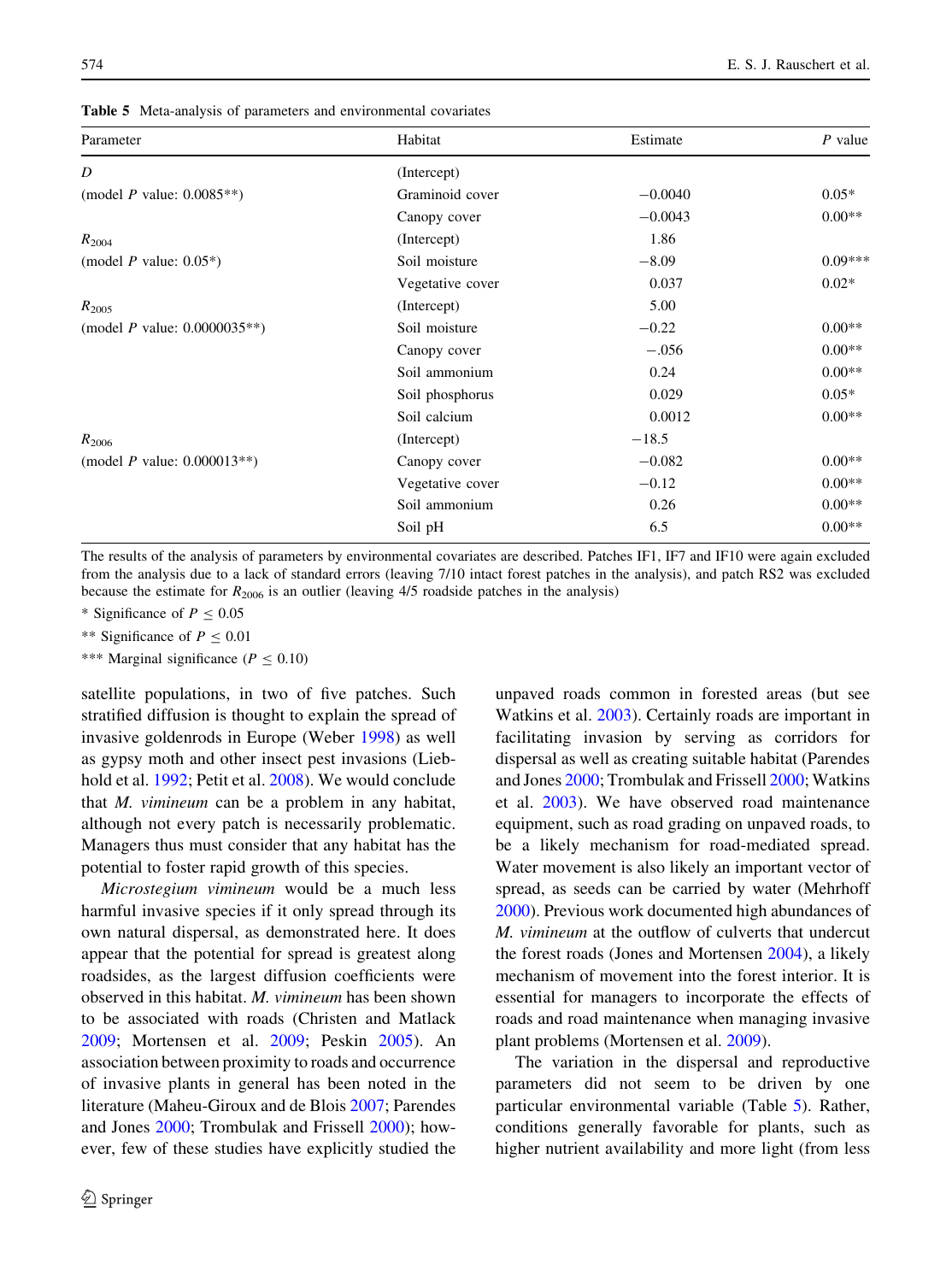<span id="page-12-0"></span>

Fig. 4 Sample model predictions. The *left panels* show plots of observed versus predicted values for the models. The next panels describe what was observed at the previous time step, while the *next panel* shows the predicted value. The *panel* to the right shows what actually was observed at the next time

step, for comparison. The *upper two rows* show patches where the model was fairly successful at describing the population trajectory. The model does not perform as well when expansion is not uniform in all directions (W5) or where satellite populations were established (RS2)

canopy cover) seemed to favor higher reproductive and dispersal abilities. An increase in canopy cover has been associated with a decrease in percent cover and average stem length of M. vimineum (Marshall and Buckley [2008a](#page-15-0)). In contrast to this, Cheplick [\(2008](#page-14-0)) found that total dry mass was higher from shady forest interior sites than edges, and vegetative mass was positively associated with reproductive mass. The negative relationship with soil moisture was more unexpected; it appears that some patches were too wet for favorable growth. M. vimineum has typically been shown to grow poorly when soil moisture is low (Webster et al. [2008](#page-16-0); Williams [1998](#page-16-0)). The relationship with other plant cover was less clear (positive in some instances with increasing vegetative cover in the plot but negative in others); it is possible that earlier in the experiment, having an environment that is generally favorable for all plants was more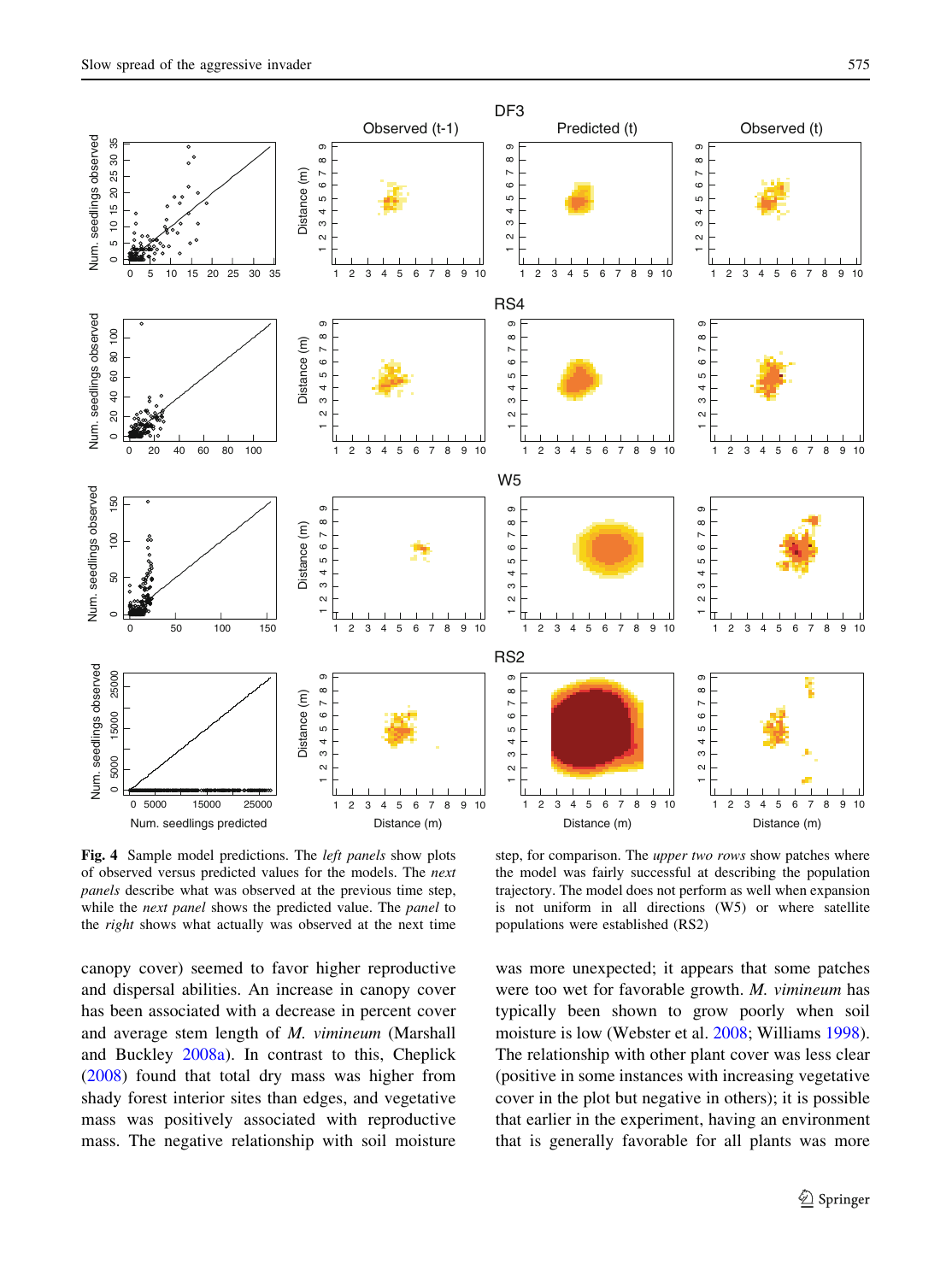influential than any competition faced by the presence of other plants. Perhaps later in the experiment, competition with other vegetation in the plots became more pronounced as densities increased. M. vimineum's ability to compete with native grasses may be mediated by light availability, with M. vimineum more competitive than native grasses in full shade (Flory et al. [2007\)](#page-14-0).

Despite a general trend for increasing growth, there were considerable fluctuations in annual patch performance. Within any given patch, there was generally considerable variation in trajectory. Several patches, such as IF3 and W2, actually shrunk in spatial extent and population size. A few patches, such as W5, stagnated and even decreased in size, and then suddenly exploded in population size. We hypothesize that this occurred due to a change in moisture conditions after spring in 2005; a previously extremely wet area became more suitable for growth in that extremely dry year. We also observed a sudden increase in *M. vimineum* following the formation of a light gap over one patch. Both of these observations are consistent with fluctuating resource theory (Davis et al. [2000\)](#page-14-0), which postulates that any increase in available resources, whether from an increase in supply or a decrease in resource uptake, makes a community more invasible.

Part of the value in studying the trajectories of so many populations is that we were able to gain insight into the conditions under which our modeling approach is less successful at describing the dynamics. The modeling approach used here, using spatial models of plant recruitment calibrated through maximum likelihood methods, was first developed by Ribbens et al. ([1994\)](#page-15-0). The model that this approach is based on works well for patches which expand uniformly in all directions and performed well for most patches studied. But it appears that these spatial models used do not work well under some conditions, for example when patches are shrinking. The formation of satellite populations (i.e., stratified diffusion) is also problematic for the model; however, after the first year of establishment, the subsequent expansion of satellite populations can be accommodated easily. The outlier patch in the roadside, RS2, had satellite populations forming between 2005 and 2006; this led to the extremely high reproductive ratio estimated. Because this estimate was an artifact of the model rather than a realistic estimate of the reproductive ratio, this patch was excluded from further analyses. The model assumes that each cell is similarly suitable; it appears that there are likely strong small-scale variations in habitat suitability that can profoundly influence the success of seedlings.

An additional value of this study is it provides insight that can shape integrated management of invasive problems in general and M. vimineum in particular. One important insight relates to monitoring programs. Certainly it is clear that monitoring populations only once may not give a clear picture of the invasion potential of a population (Rew et al. [2008\)](#page-15-0); however, it appears that monitoring may be necessary for more than just a few years. There were several populations that we initially believed were moving to extirpation only to rebound later. There may be many invasive species which are able to persist at low abundances for a number of years and then exploit a change in environmental conditions; this may be part of the lag time observed with many species. For example, a long-term study of R. multiflora in abandoned fields found that populations only expanded rapidly after the habitat became more favorable for the birds that dispersed the seeds (Banasiak and Meiners [2009\)](#page-14-0). The Brazilian peppertree Schinus terebinthifolius, after persisting at low levels for more than 50 years, became invasive most likely due to a change in water regime in Florida (Ewel [1986](#page-14-0)). The longer a patch can persist, the more likely that it will experience a window of time favoring rapid population growth. It is also clear that roadside and wetland meadows had the highest likelihood of supporting ''super-spreader'' patches. By their nature, both habitat types support high recruitment and greater dispersal distances, functionally serving as propagule sources. Given the high efficacy of a number of mechanical and herbicidal options for M. vimineum suppression (Judge et al. [2008;](#page-15-0) Peskin et al. [2005](#page-15-0)), site-specific management targeting ''hot spots'' and thereby eliminating source populations should be a high management priority for this species. Finally, given the short natural dispersal distances observed herein, greater attention should be paid to human mediated dispersal. Limiting dispersal into waterways and during road maintenance as well as unintentional introductions on logging equipment would greatly constrain the spread of this species.

Our study of M. vimineum, involving the experiment and modeling approach presented, gives insight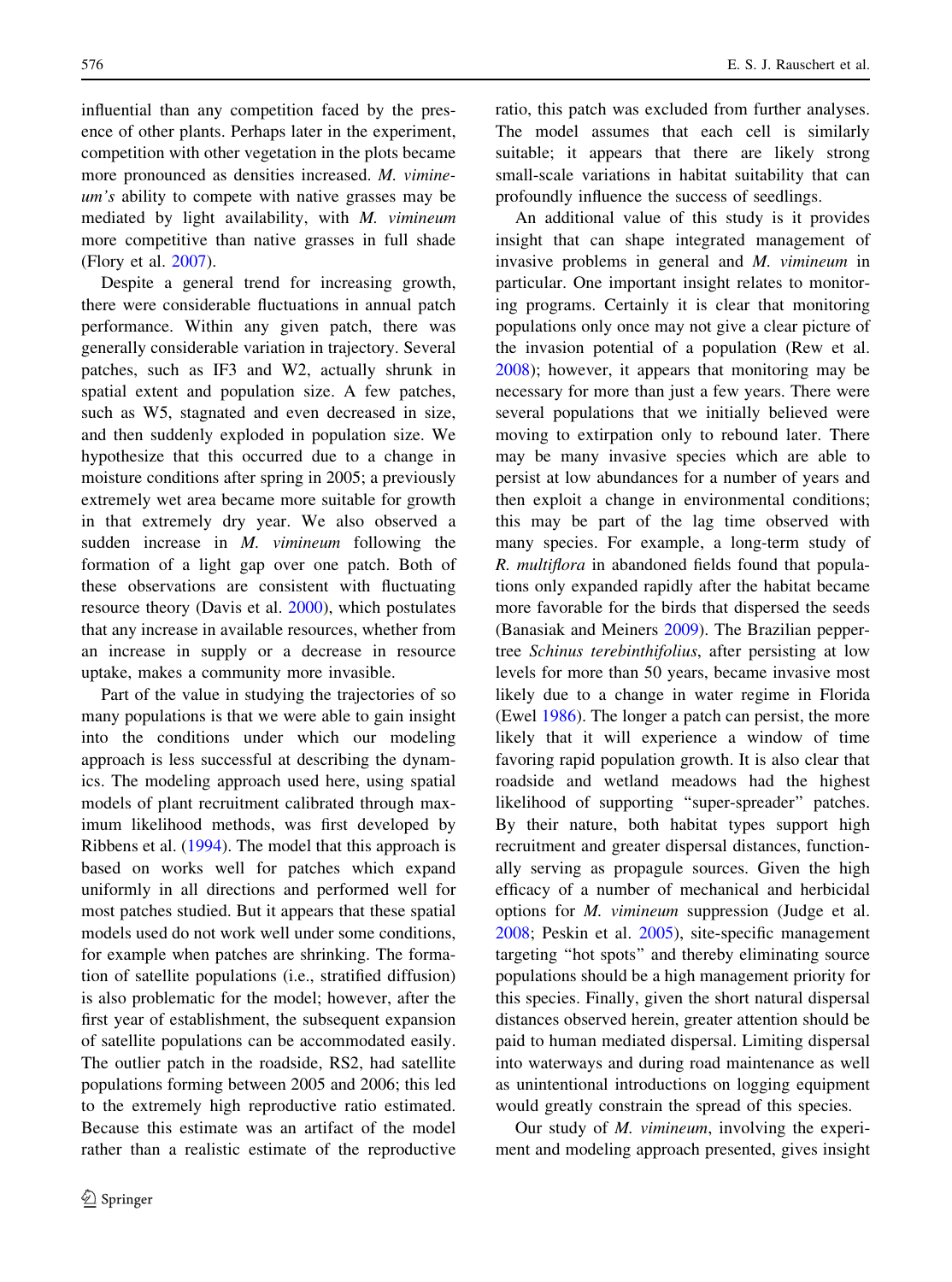<span id="page-14-0"></span>into the early dynamics of weedy plant invasions. While there is a tendency to view invasive species as highly successful, it appears that there is considerable variation in their success in different habitats and in different years. Some species considered ''highly invasive'' may in reality be rather poor dispersers in the absence of human activities. In these cases a focus on mechanisms of anthropogenic dispersal is critical to limiting their spread. Careful evaluation of activities that move propagules, such as road maintenance, could prove very effective in slowing the spread of M. vimineum and other invasives.

Acknowledgments We wish to thank Brian Jones, Matt Booher, Stephen Kinneer and Daniel Heggenstaller for assistance with fieldwork and Scott Harkcom for access to field sites. Three anonymous reviewers offered helpful comments. This work was partially supported by the National Research Initiative of the USDA-CSREES, grant number 2007-02917.

#### References

- Adams SN, Engelhardt KAM, Tessel SM (2006) Microstegium vimineum (Japanese Stiltgrass) impacts native diversity above threshold abundance. 91st Annual Meeting of the Ecological Society of America
- Androw DA, Kareiva PM, Levin SA, Okubo A (1990) Spread of invading organisms. Landscape Ecol 4:177–188. doi: [10.1007/BF00132860](http://dx.doi.org/10.1007/BF00132860)
- Baiser B, Lockwood JL, La Puma D, Aronson MFJ (2008) A perfect storm: two ecosystem engineers interact to degrade deciduous forests of New Jersey. Biol Invasions 10:785–795. doi[:10.1007/s10530-008-9247-9](http://dx.doi.org/10.1007/s10530-008-9247-9)
- Banasiak SE, Meiners SJ (2009) Long term dynamics of Rosa multiflora in a successional system. Biol Invasions 11:215–224. doi[:10.1007/s10530-008-9226-1](http://dx.doi.org/10.1007/s10530-008-9226-1)
- Barden LS (1987) Invasion of Microstegium vimineum (Poaceae), an exotic, annual, shade-tolerant, C-4 grass, into a North-Carolina floodplain. Am Midl Nat 118:40–45. doi: [10.2307/2425626](http://dx.doi.org/10.2307/2425626)
- Bolker B (2008) Ecological models and data in R. Princeton University Press, Princeton
- Braker WL (1981) Soil Survey of Centre County, Pennsylvania. In: United States Department of Agriculture SCS, in cooperation with the Pennsylvania State University College of Agriculture and the Pennsylvania Department of Environmental Resources, State Conservation Commission (ed)
- Buckley YM, Brockerhoff E, Langer L, Ledgard N, North H, Rees M (2005) Slowing down a pine invasion despite uncertainty in demography and dispersal. J Appl Ecol 42:1020–1030. doi:[10.1111/j.1365-2664.2005.01100.x](http://dx.doi.org/10.1111/j.1365-2664.2005.01100.x)
- Burnham KP, Anderson DR (2004) Multimodel inference understanding AIC and BIC in model selection. Sociol Methods Res 33:261–304. doi[:10.1177/0049124104268](http://dx.doi.org/10.1177/0049124104268644) [644](http://dx.doi.org/10.1177/0049124104268644)
- Case TJ (2000) An illustrated guide to theoretical ecology. Oxford University Press, New York
- Cheplick GP (2005) Biomass partitioning and reproductive allocation in the invasive, cleistogamous grass Microstegium vimineum: influence of the light environment. J Torrey Bot Soc 132:214–224. doi:[10.3159/1095-5674](http://dx.doi.org/10.3159/1095-5674(2005)132[214:BPARAI]2.0.CO;2) [\(2005\)132\[214:BPARAI\]2.0.CO;2](http://dx.doi.org/10.3159/1095-5674(2005)132[214:BPARAI]2.0.CO;2)
- Cheplick GP (2007) Plasticity of chasmogamous and cleistogamous reproductive allocation in grasses. Aliso 23:286–294
- Cheplick GP (2008) Growth trajectories and size-dependent reproduction in the highly invasive grass Microstegium vimineum. Biol Invasions 10:761–770. doi[:10.1007/](http://dx.doi.org/10.1007/s10530-007-9170-5) [s10530-007-9170-5](http://dx.doi.org/10.1007/s10530-007-9170-5)
- Christen DC, Matlack GR (2009) The habitat and conduit functions of roads in the spread of three invasive plant species. Biol Invasions 11:453–465. doi[:10.1007/s10530-](http://dx.doi.org/10.1007/s10530-008-9262-x) [008-9262-x](http://dx.doi.org/10.1007/s10530-008-9262-x)
- Cole PG, Weltzin JF (2004) Environmental correlates of the distribution and abundance of Microstegium vimineum, in east Tennessee. Southeast Nat 3:545–562. doi[:10.1656/](http://dx.doi.org/10.1656/1528-7092(2004)003[0545:ECOTDA]2.0.CO;2) [1528-7092\(2004\)003\[0545:ECOTDA\]2.0.CO;2](http://dx.doi.org/10.1656/1528-7092(2004)003[0545:ECOTDA]2.0.CO;2)
- Cole PG, Weltzin JF (2005) Light limitation creates patchy distribution of an invasive grass in eastern deciduous forests. Biol Invasions 7:477–488. doi[:10.1007/s10530-](http://dx.doi.org/10.1007/s10530-004-5171-9) [004-5171-9](http://dx.doi.org/10.1007/s10530-004-5171-9)
- Davis MA, Pelsor M (2001) Experimental support for a resource-based mechanistic model of invasibility. Ecol Lett 4:421–428. doi:[10.1046/j.1461-0248.2001.00246.x](http://dx.doi.org/10.1046/j.1461-0248.2001.00246.x)
- Davis MA, Grime JP, Thompson K (2000) Fluctuating resources in plant communities: a general theory of invasibility. J Ecol 88:528–534. doi[:10.1046/j.1365-2745.](http://dx.doi.org/10.1046/j.1365-2745.2000.00473.x) [2000.00473.x](http://dx.doi.org/10.1046/j.1365-2745.2000.00473.x)
- Ehrenfeld JG, Kourtev P, Huang WZ (2001) Changes in soil functions following invasions of exotic understory plants in deciduous forests. Ecol Appl 11:1287–1300. doi: [10.1890/1051-0761\(2001\)011\[1287:CISFFI\]2.0.CO;2](http://dx.doi.org/10.1890/1051-0761(2001)011[1287:CISFFI]2.0.CO;2)
- Ewel JJ (1986) Invasibility: lessons from South Florida. In: Mooney HA, Drake JA (eds) Ecology of biological invasions of North America and Hawaii. Springer, New York
- Fairbrothers DE, Gray JR (1972) Microstegium vimineum (Trin) A-Camus (Gramineae) in United-States. Bull Torrey Bot Club 99:97
- Flory SL, Rudgers JA, Clay K (2007) Experimental light treatments affect invasion success and the impact of Microstegium vimineum on the resident community. Nat Areas J 27:124–132
- Heilbron DC (1994) Zero-altered and other regression-models for count data with added zeros. Biom J 36:531–547. doi: [10.1002/bimj.4710360505](http://dx.doi.org/10.1002/bimj.4710360505)
- Horton JL, Neufeld HS (1998) Photosynthetic responses of Microstegium vimineum (Trin.) A. Camus, a shade-tolerant, C-4 grass, to variable light environments. Oecologia 114:11–19. doi[:10.1007/s004420050414](http://dx.doi.org/10.1007/s004420050414)
- Howard JL (2005) Microstegium vimineum in fire effects information system. US Department of Agriculture, Forest Service, Rocky Mountain Research Station, Fire Sciences Laboratory [\(http://www.fs.fed.us/database/feis/plants/](http://www.fs.fed.us/database/feis/plants/graminoid/micvim/all.html) [graminoid/micvim/all.html.](http://www.fs.fed.us/database/feis/plants/graminoid/micvim/all.html)). Accessed Febr 2, 2007
- Huebner C (2007) Strategic management of five deciduous forest invaders using Microstegium vimineum as a model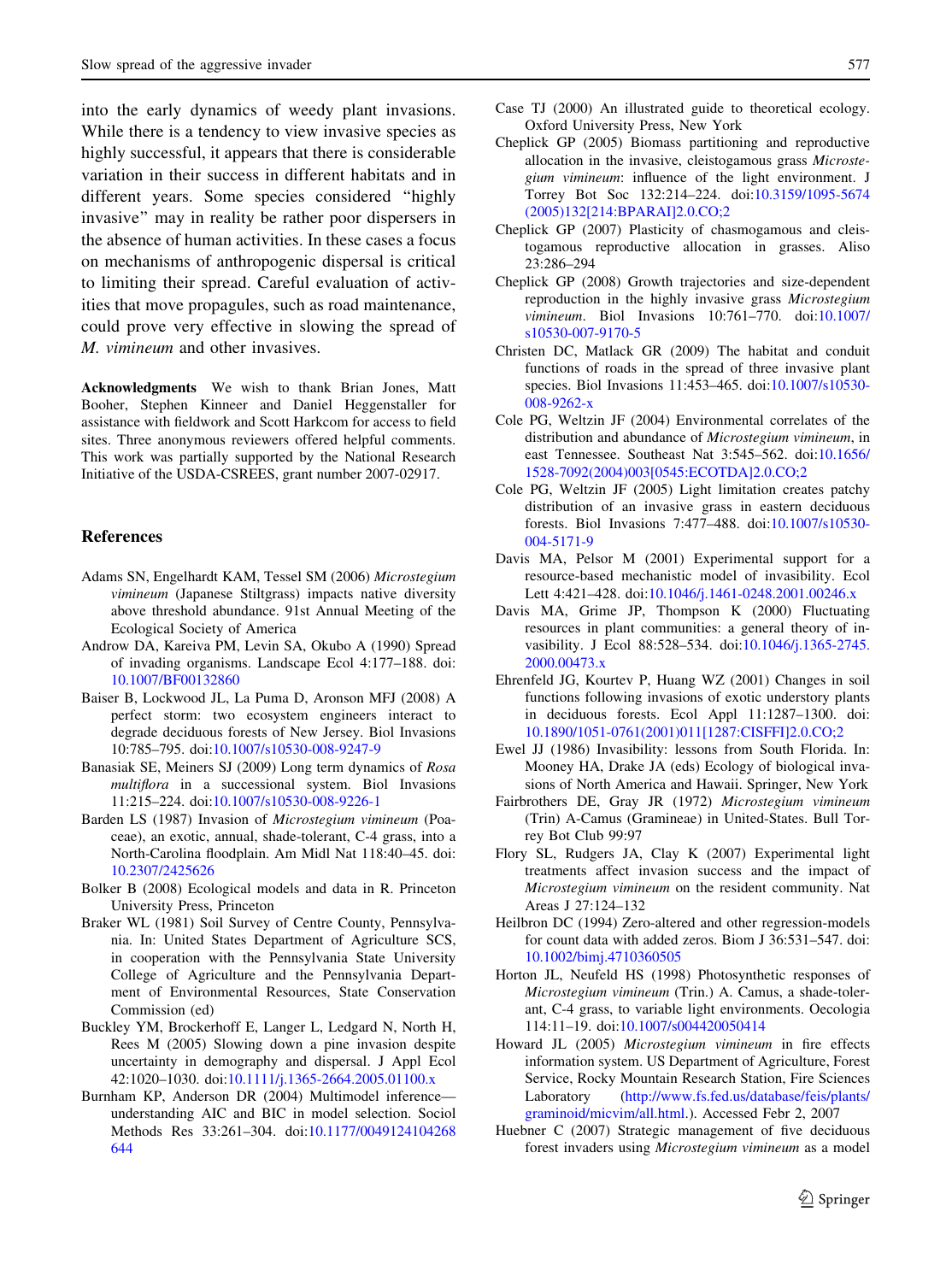<span id="page-15-0"></span>species. Ohio Invasive Plants Research Conference Proceedings: 19–28

- Humston R, Mortensen DA, Bjornstad ON (2005) Anthropogenic forcing on the spatial dynamics of an agricultural weed: the case of the common sunflower. J Appl Ecol 42:863–872. doi[:10.1111/j.1365-2664.2005.01066.x](http://dx.doi.org/10.1111/j.1365-2664.2005.01066.x)
- Hunt DM, Zaremba RE (1992) The northeastward spread of Microstegium vimineum (Poaceae) into New York and adjacent states. Rhodora 94:167–170
- Jacquemyn H, Brys R, Neubert MG (2005) Fire increases invasive spread of Molinia caerulea mainly through changes in demographic parameters. Ecol Appl 15:2097– 2108. doi:[10.1890/04-1762](http://dx.doi.org/10.1890/04-1762)
- Jones BP, Mortensen DA (2004) Determining seed dispersal mechanisms for the large-scale invasion dynamics of Japanese stiltgrass (Microstegium vimineum). Abstracts. Weed Science Society of America, Kansas City, MO
- Judge CA, Neal JC, Schear TH (2008) Japanese Stiltgrass (Microstegium vimineum) management for restoration of native plant communities. Invasive Plant Sci Manag 1:111–119. doi[:10.1614/IPSM-07-011.1](http://dx.doi.org/10.1614/IPSM-07-011.1)
- Kourtev PS, Ehrenfeld JG, Huang WZ (1998) Effects of exotic plant species on soil properties in hardwood forests of New Jersey. Water Air Soil Pollut 105:493–501. doi: [10.1023/A:1005037105499](http://dx.doi.org/10.1023/A:1005037105499)
- Kourtev PS, Ehrenfeld JG, Haggblom M (2002) Exotic plant species alter the microbial community structure and function in the soil. Ecology 83:3152–3166
- Liebhold AM, Halverson JA, Elmes GA (1992) Gypsy moth invasions in North America: a quantitative analysis. J Biogeogr 19:513–520. doi:[10.2307/2845770](http://dx.doi.org/10.2307/2845770)
- Lodge DM, Williams S, MacIsaac HJ, Hayes KR, Leung B, Reichard S, Mack RN, Moyle PB, Smith M, Andow DA, Carlton JT, McMichael A (2006) Biological invasions: recommendations for US policy and management. Ecol Appl 16:2035-2054. doi[:10.1890/1051-0761\(2006\)016](http://dx.doi.org/10.1890/1051-0761(2006)016[2035:BIRFUP]2.0.CO;2) [\[2035:BIRFUP\]2.0.CO;2](http://dx.doi.org/10.1890/1051-0761(2006)016[2035:BIRFUP]2.0.CO;2)
- Lonsdale WM (1999) Global patterns of plant invasions and the concept of invasibility. Ecology 80:1522–1536
- Lumley T (2008) Leaps: regression subset selection (using Fortran code by Alan Miller). Available [http://cran.r](http://cran.r-project.org/)[project.org/](http://cran.r-project.org/)
- Maheu-Giroux M, de Blois S (2007) Landscape ecology of Phragmites australis invasion in networks of linear wetlands. Landscape Ecol 22:285–301. doi[:10.1007/s10980-](http://dx.doi.org/10.1007/s10980-006-9024-z) [006-9024-z](http://dx.doi.org/10.1007/s10980-006-9024-z)
- Marshall JM, Buckley DS (2008a) Effects of microsites created by selective harvesting on growth of Microstegium vimineum in a central hardwood forest. For Sci 54:534–542
- Marshall JM, Buckley DS (2008b) Influence of litter removal and mineral soil disturbance on the spread of an invasive grass in a Central Hardwood forest. Biol Invasions 10:531–538. doi[:10.1007/s10530-007-9149-2](http://dx.doi.org/10.1007/s10530-007-9149-2)
- Martin TG, Wintle BA, Rhodes JR, Kuhnert PM, Field SA, Low-Choy SJ, Tyre AJ, Possingham HP (2005) Zero tolerance ecology: improving ecological inference by modelling the source of zero observations. Ecol Lett 8:1235–1246. doi:[10.1111/j.1461-0248.2005.00826.x](http://dx.doi.org/10.1111/j.1461-0248.2005.00826.x)
- Marushia RG, Holt JS (2006) The effects of habitat on dispersal patterns of an invasive thistle, Cynara cardunculus.

Biol Invasions 8:577–593. doi[:10.1007/s10530-005-](http://dx.doi.org/10.1007/s10530-005-1601-6) [1601-6](http://dx.doi.org/10.1007/s10530-005-1601-6)

- Mehrhoff LJ (2000) Perennial Microstegium vimineum (Poaceae): an apparent misidentification? J Torrey Bot Soc 127:251–254. doi:[10.2307/3088762](http://dx.doi.org/10.2307/3088762)
- Mortensen DA, Rauschert ESJ, Nord AN, Jones BP (2009) The role of roads in plant invasions. Invasive Plant Sci Manag (in review)
- Myers JH, Simberloff D, Kuris AM, Carey JR (2000) Eradication revisited: dealing with exotic species. Trends Ecol Evol 15:316–320. doi[:10.1016/S0169-5347\(00\)01914-5](http://dx.doi.org/10.1016/S0169-5347(00)01914-5)
- Okubo A (1980) Diffusion and ecological problems: mathematical models. Springer Verlag, Berlin
- Oswalt CM, Clatterbuck WK, Oswalt SN, Houston AE, Schlarbaum SE (2004) First-year effects of Microstegium vimineum and early growing season herbivory on planted high-quality oak (Quercus spp.) seedlings in Tennessee. Proceedings of the 14th Central Hardwoods Forest Conference, pp 1–9
- Oswalt CM, Oswalt SN, Clatterbuck WK (2007) Effects of Microstegium vimineum (Trin.) A. Camus on native woody species density and diversity in a productive mixed-hardwood forest in Tennessee. For Ecol Manag (in press)
- Parendes LA, Jones JA (2000) Role of light availability and dispersal in exotic plant invasion along roads and streams in the H. J. Andrews Experimental Forest, Oregon. Conserv Biol 14:64–75. doi[:10.1046/j.1523-1739.2000.99089.x](http://dx.doi.org/10.1046/j.1523-1739.2000.99089.x)
- Peskin N (2005) Habitat suitability of Japanese stiltgrass Microstegium vimineum in an Appalacian forest. Master's thesis, Intercollege Graduate Degree Program in Ecology, The Pennsylvania State University, University Park, 136 pp
- Peskin N, Mortensen DA, Jones BP, Booher MR (2005) Grassselective herbicides improve diversity of sites infested with Japanese Stiltgrass (Pennsylvania). Ecol Res 23:64– 65
- Petit JN, Hoddle MS, Grandgirard J, Roderick GK, Davies N (2008) Invasion dynamics of the glassy-winged sharpshooter Homalodisca vitripennis (Germar) (Hemiptera : Cicadellidae) in French Polynesia. Biol Invasions 10:955– 967. doi:[10.1007/s10530-007-9172-3](http://dx.doi.org/10.1007/s10530-007-9172-3)
- Rew LJ, Lehnhoff EA, Maxell BA (2008) Prioritizing nonindigenous species management using a survey, monitoring and modeling framework. Can J Plant Sci (Accepted for publication 12/2007)
- Ribbens E, Silander JA, Pacala SW (1994) Seedling recruitment in forests—calibrating models to predict patterns of tree seedling dispersion. Ecology 75:1794–1806. doi: [10.2307/1939638](http://dx.doi.org/10.2307/1939638)
- Shadel WP, Molofsky J (2002) Habitat and population effects on the germination and early survival of the invasive weed, Lythrum salicaria L. (purple loosestrife). Biol Invasions 4:413–423. doi:[10.1023/A:1023668918643](http://dx.doi.org/10.1023/A:1023668918643)
- Sharov AA, Leonard D, Liebhold AM, Roberts EA, Dickerson W (2002) ''Slow the Spread'': a national program to contain the gypsy moth. J For 100:30–35
- Sutton JR, Stohlgren TJ, Beck KG (2007) Predicting yellow toadflax infestations in the Flat Tops Wilderness of Colorado. Biol Invasions 9:783–793. doi[:10.1007/s10530-](http://dx.doi.org/10.1007/s10530-006-9075-8) [006-9075-8](http://dx.doi.org/10.1007/s10530-006-9075-8)